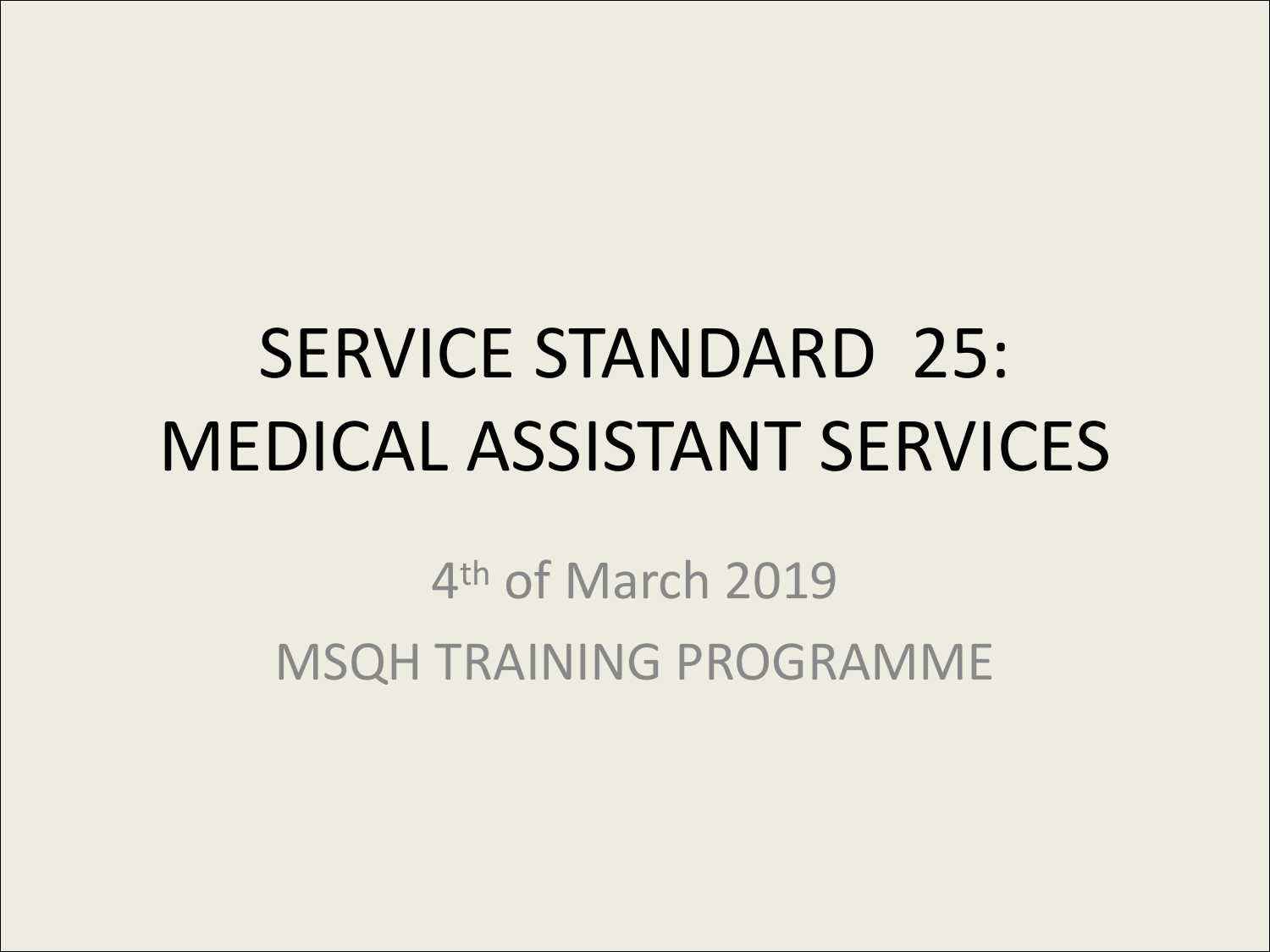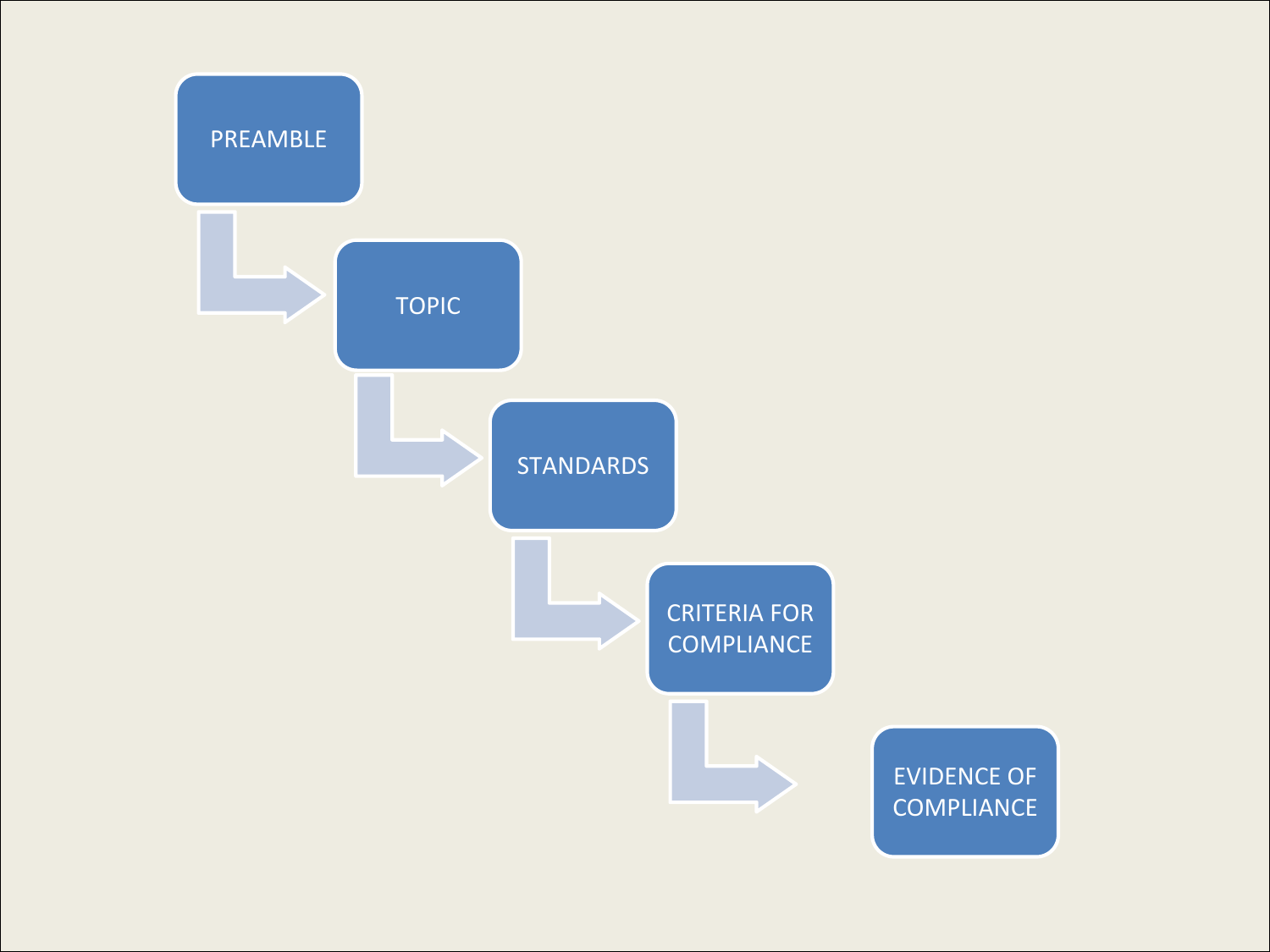# OVERVIEW - TOPICS

- ORGANISATION AND MANAGEMENT
- HUMAN RESOURCE DEVELOPMENT AND MANAGEMENT
- POLICIES AND PROCEDURES
- **FACILITIES AND EQUIPMENT**
- **O SAFETY AND PERFORMANCE IMPROVEMENT ACTIVITIES**
- **O SPECIAL REQUIREMENTS**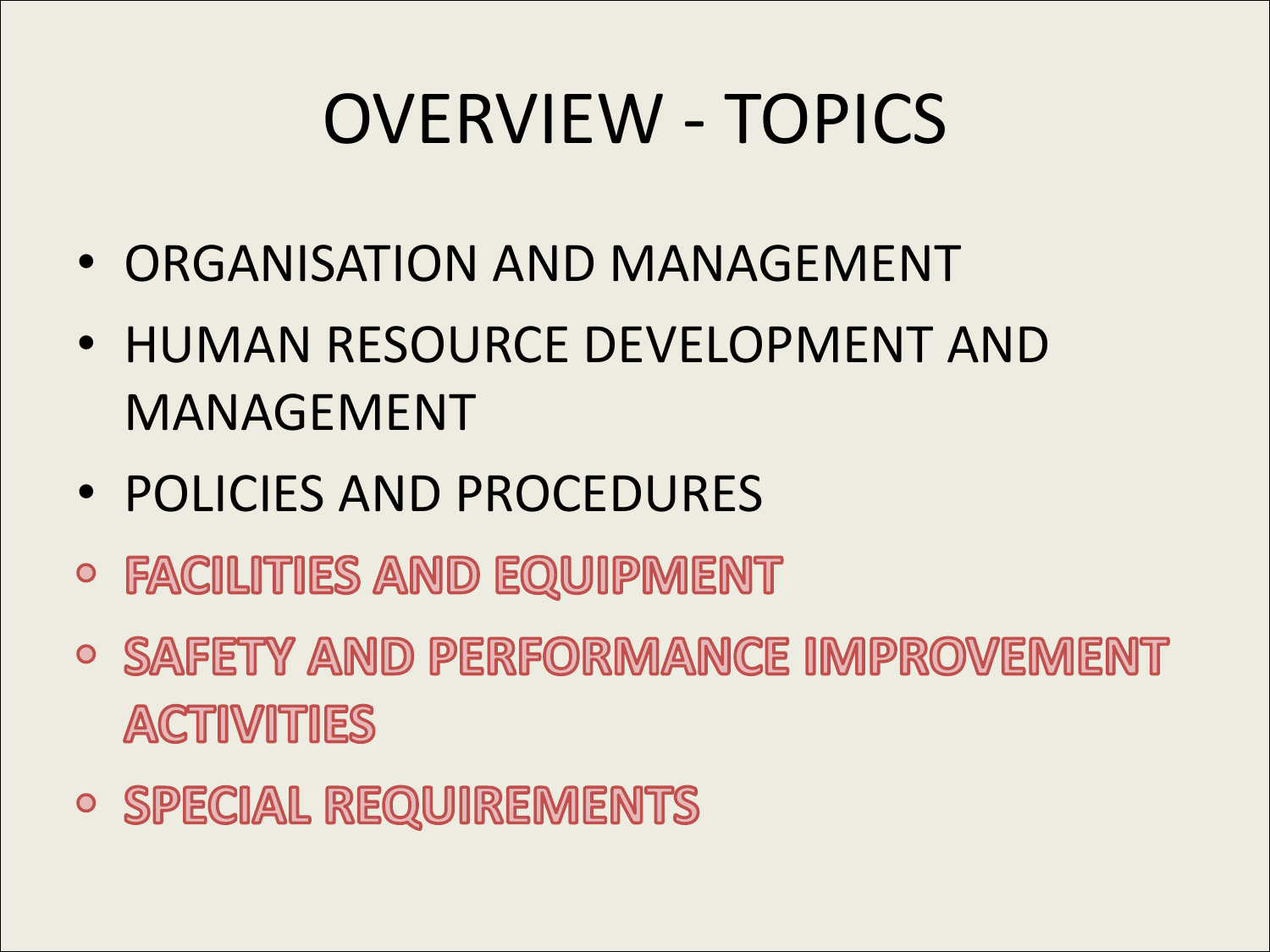# 25.4 FACILITIES AND EQUIPMENT

**STANDARD 25.4.1**

*There are adequate and appropriate facilities and equipment for providing safe and efficient medical assistants' services according to standards set by the relevant authorities and regulatory requirements.*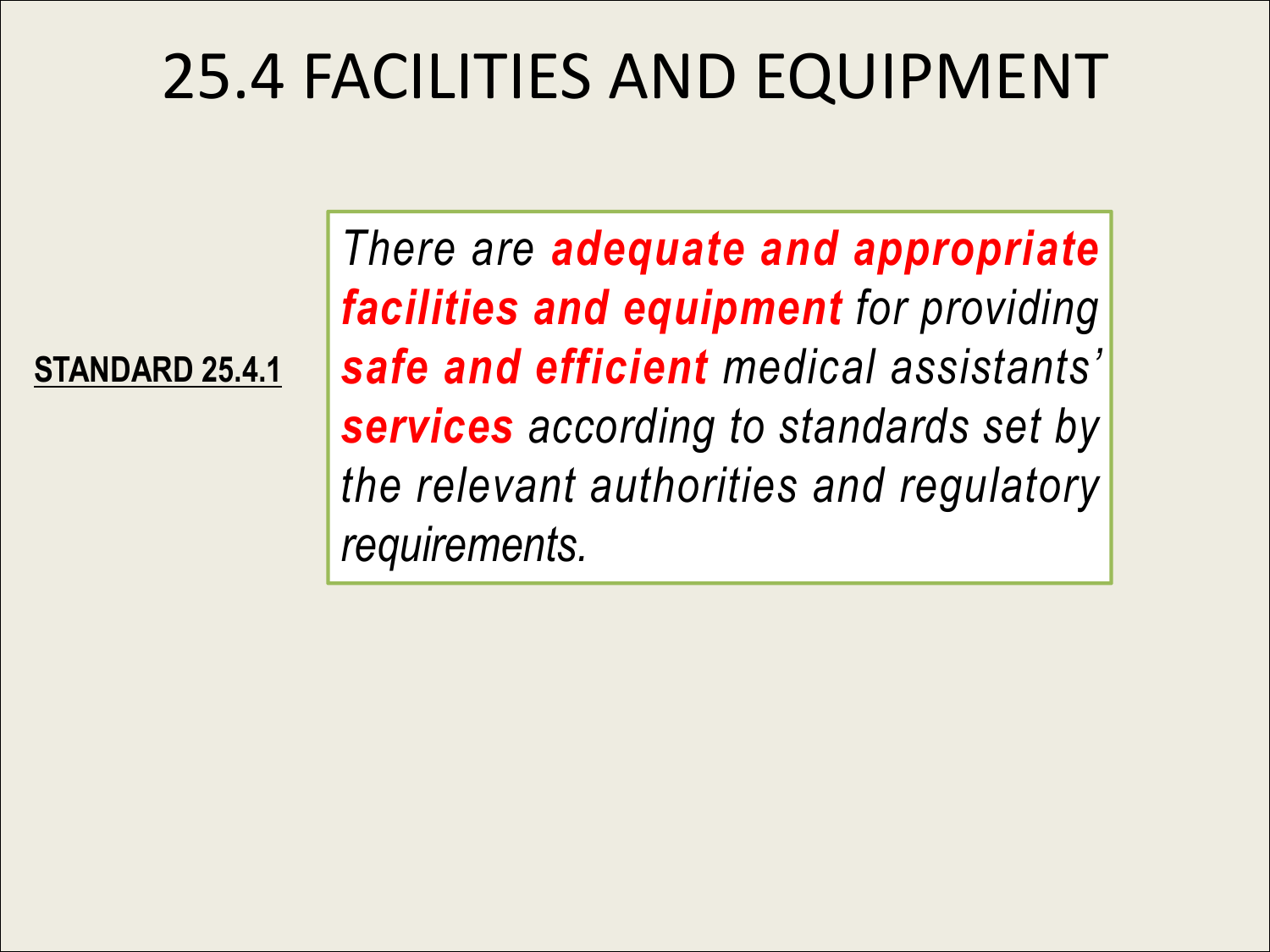# 25.5 SAFETY AND PERFORMANCE IMPROVEMENT ACTIVITIES

**STANDARD 25.5.1**

*The Chief MedicalAssistant shall ensure the provision of quality performance and safety of patients with the staff involvement in continuous safety and performance improvement activities of the Medical Assistant Services*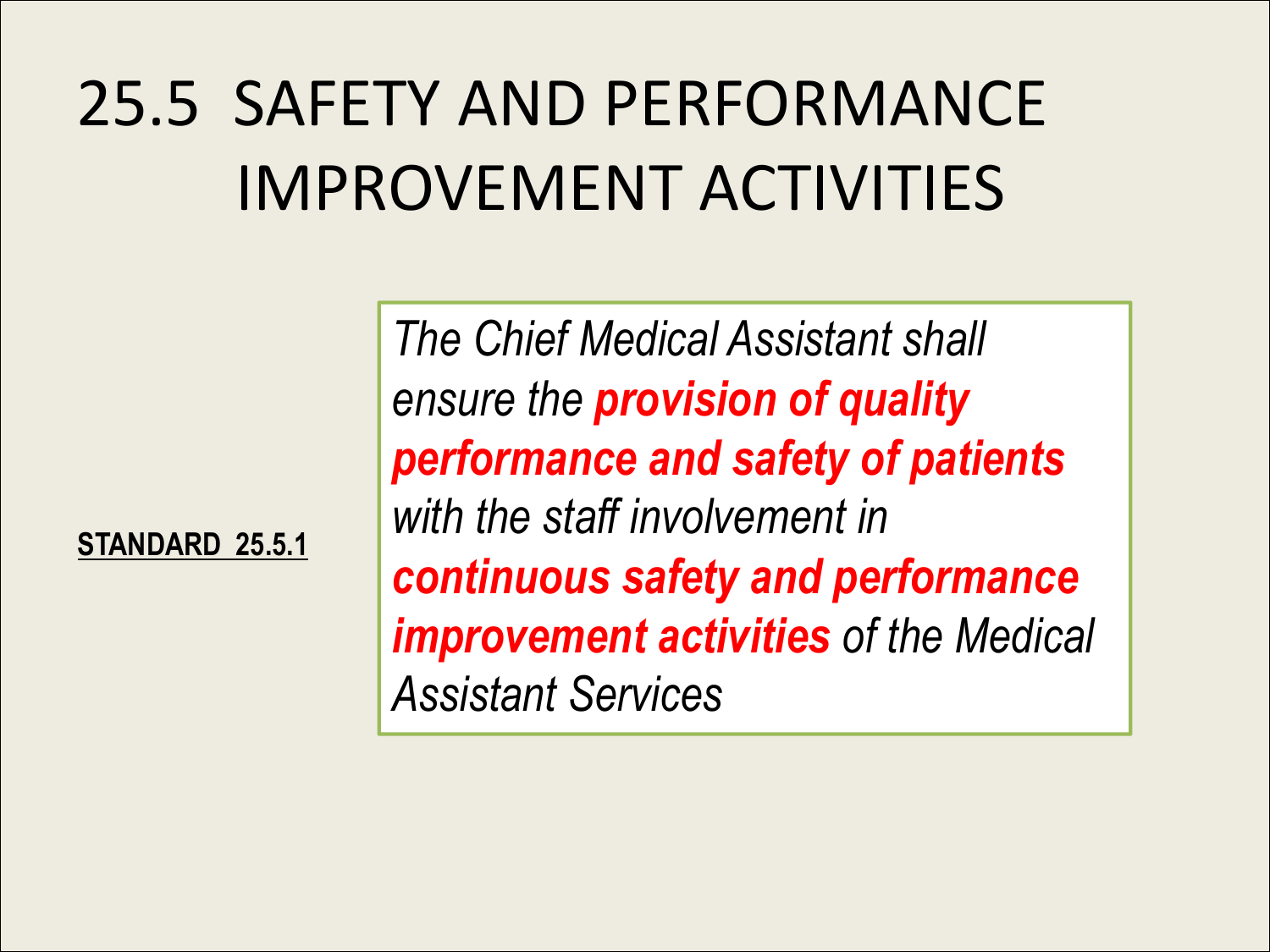# 25.6 SPECIAL REQUIREMENTS

### *Role in Environmental and Safety Services*

**STANDARD** *Safety Services, working in collaboration with the Head of* **25.6.1** *Environmental and Safety Services and coordinated by appropriate The Chief Medical Assistant shall assign designated Medical Assistant to oversee the activities related to Environmental and Committees as to provide optimum support to the objectives of the Facility in terms of the safety needs ofthe Facility, patients, staff and visitors.*

### *Role as Fire Safety Officer*



STANDARD **STANDARD** Sefety Committee on *The Person In Charge (PIC) of the Facility shall ensure the appointment of the Chief Medical Assistant to the Facility's Fire Safety Committee and as the designated Fire Safety Officer for the Facility as per Circular from Director General of Health Services Malaysia [KKM.600.27/14/39 JLD 2(55)]*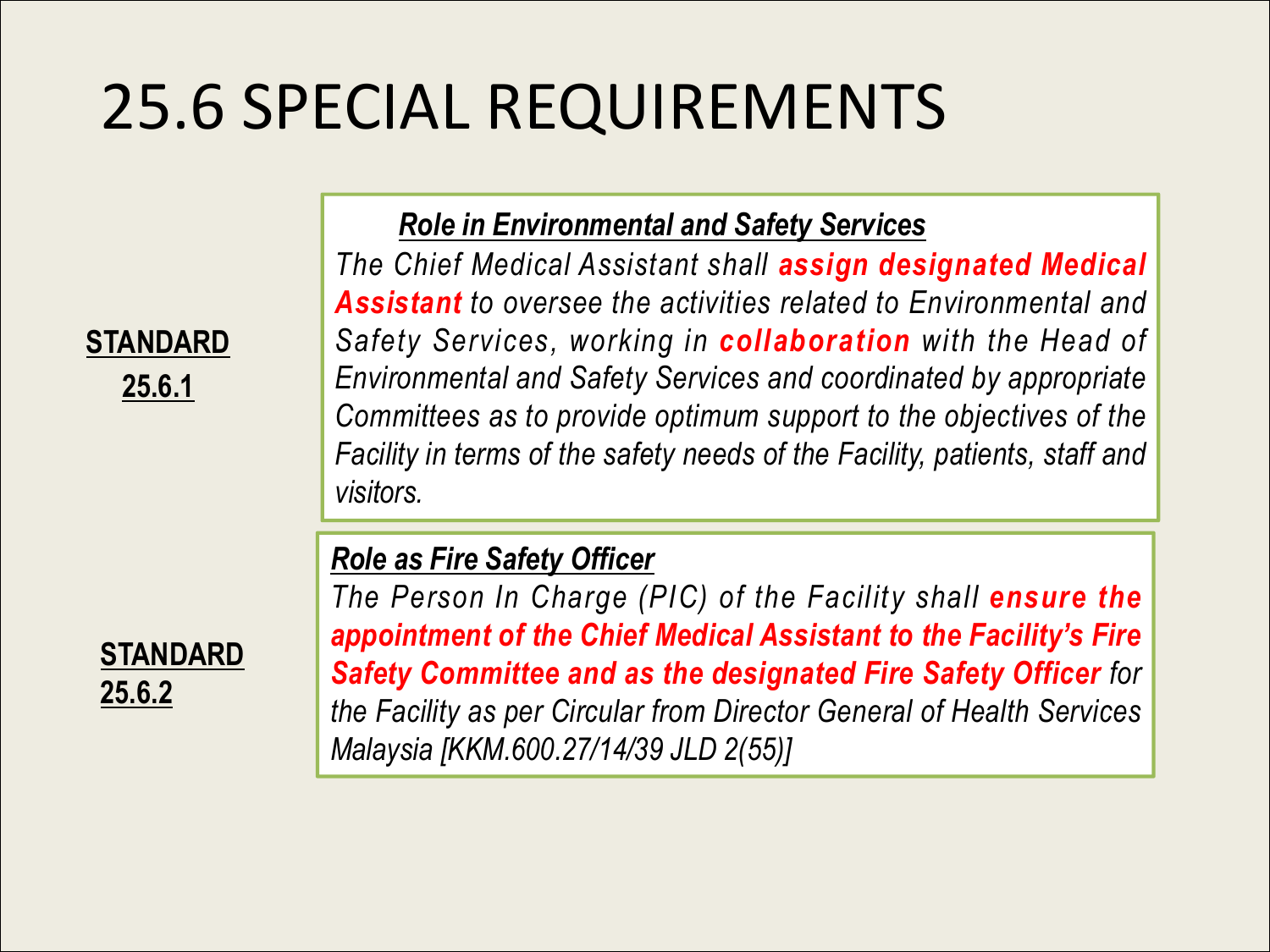### **Role in External / Internal Disaster Management**

**STANDARD** External and Internal Dis **25.6.3** *with the Head of Services within the Facility and other relevant agencies. The Chief MedicalAssistant plays a critical role in emergency preparedness and shall be assigned to oversee the activities related to External and Internal Disaster Management, working in collaboration He shall coordinate appropriate Committees as to provide optimum support to the objectives of the Facility in terms of Reduce Damages and Deaths, Reduce Personal Suffering, Speed Recovery and Protect Victims in the event of a disaster*

### **Role in Clinical Supervision**

**STANDARD** *The Chief MedicalAssistant shall ensure clinical supervision is carried* **25.6.4** *out as part of best practice to facilitate and develop the knowledge and competence of individual practitioners in order to provide high quality care and safety among patients, public, staff and service users. Supervision's objectives are "normative" (e.g. quality control), "restorative" (e.g. encourage emotional processing) and "formative" (e.g. maintaining and facilitating supervisees' competence, capability and general effectiveness).*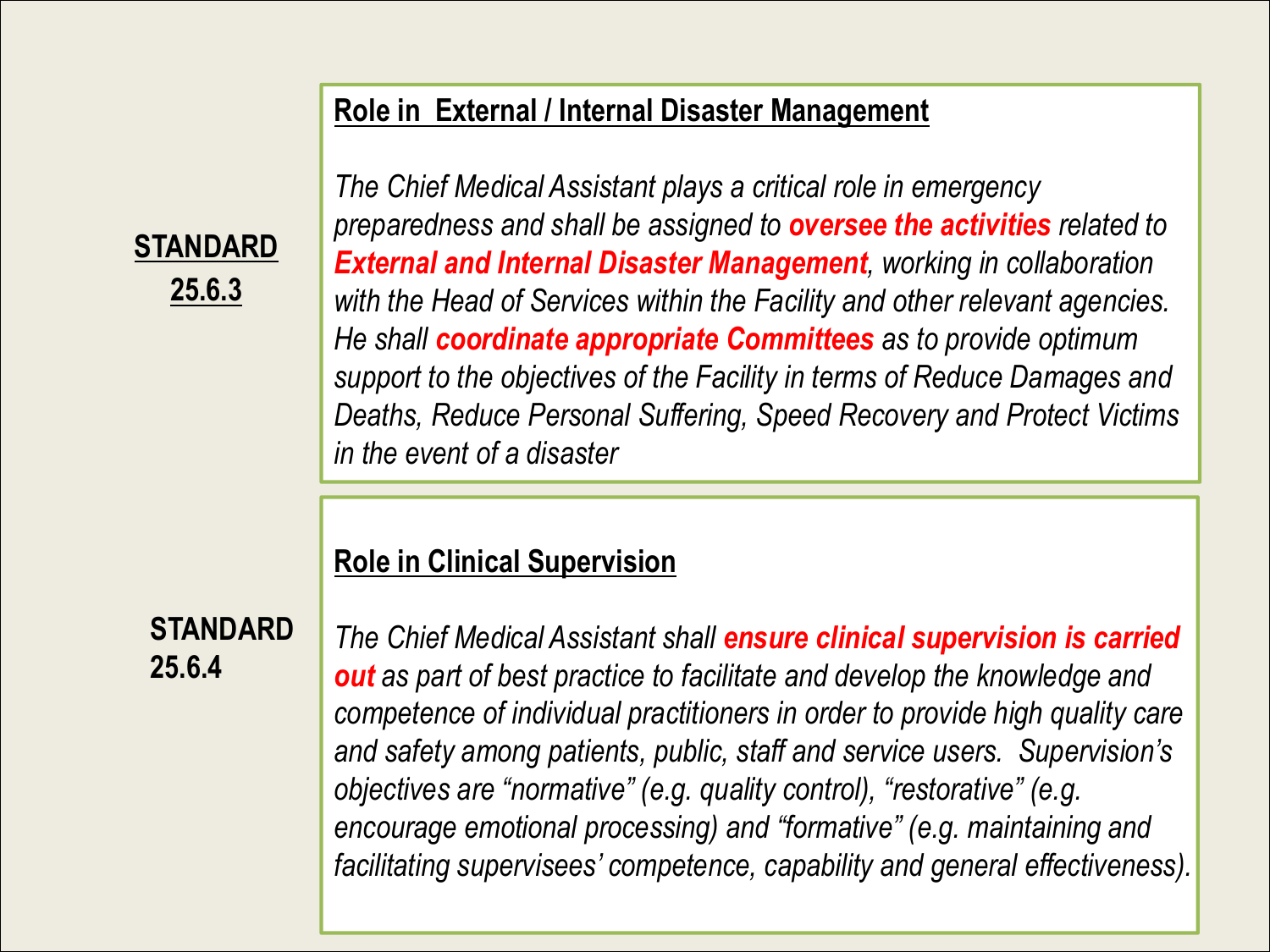**25.6.5**

### **Roles in Specific Clinical Services**

**STANDARD** *with other services such as clinical services, nursing The Medical Assistant Services shall also coordinate services or independently in the Facility to provide a high standard of inpatient care (where relevant) and ambulatory/outpatient services covering appropriateness of clinical care in the following specific disciplines:*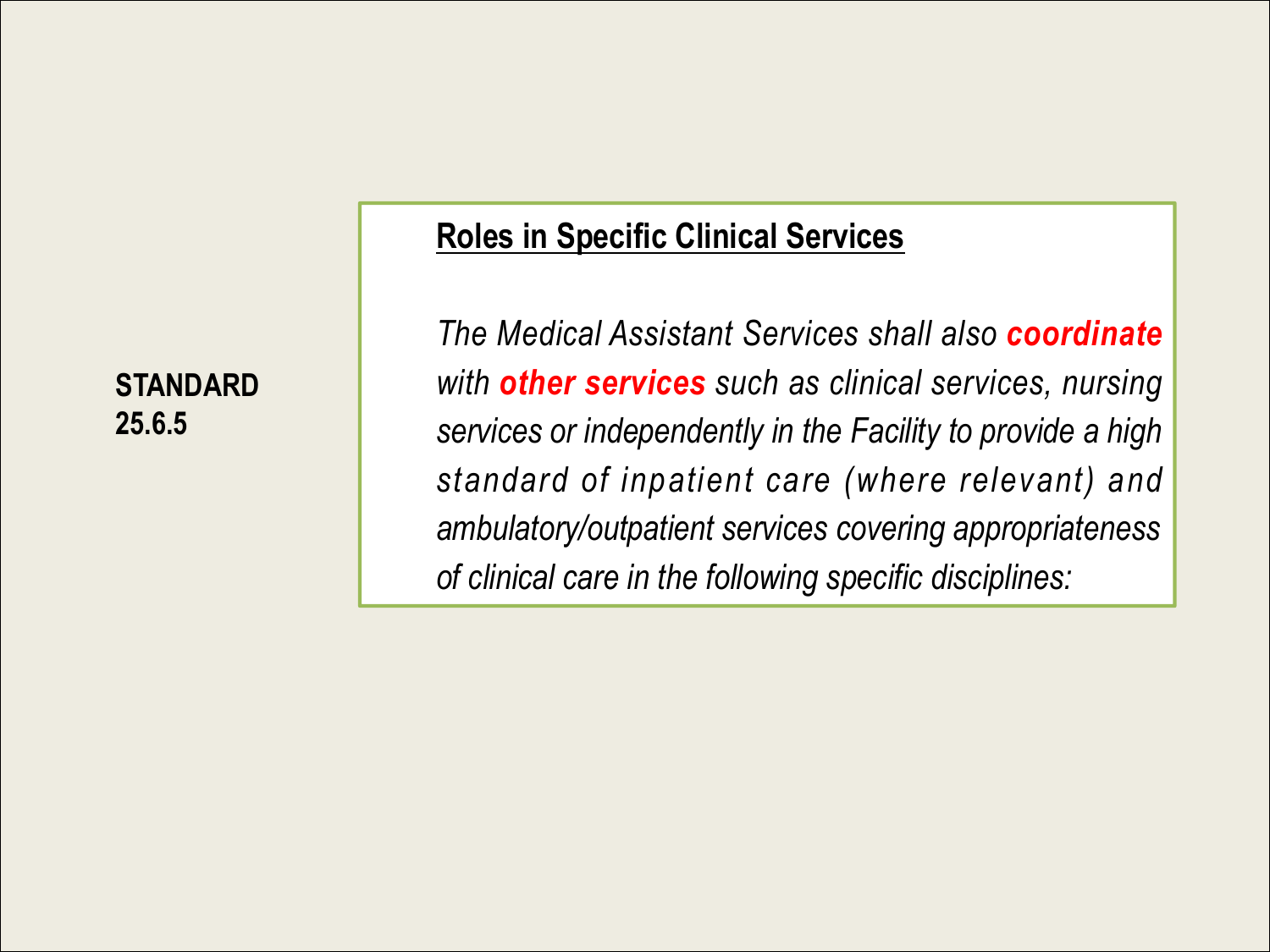# **STANDARD 25.4 FACILITIES AND EQUIPMENT**

• *There are adequate and appropriate facilities and equipment for providing safe and efficient medical assistants' services according to standards set by the relevant authorities and regulatory requirements.*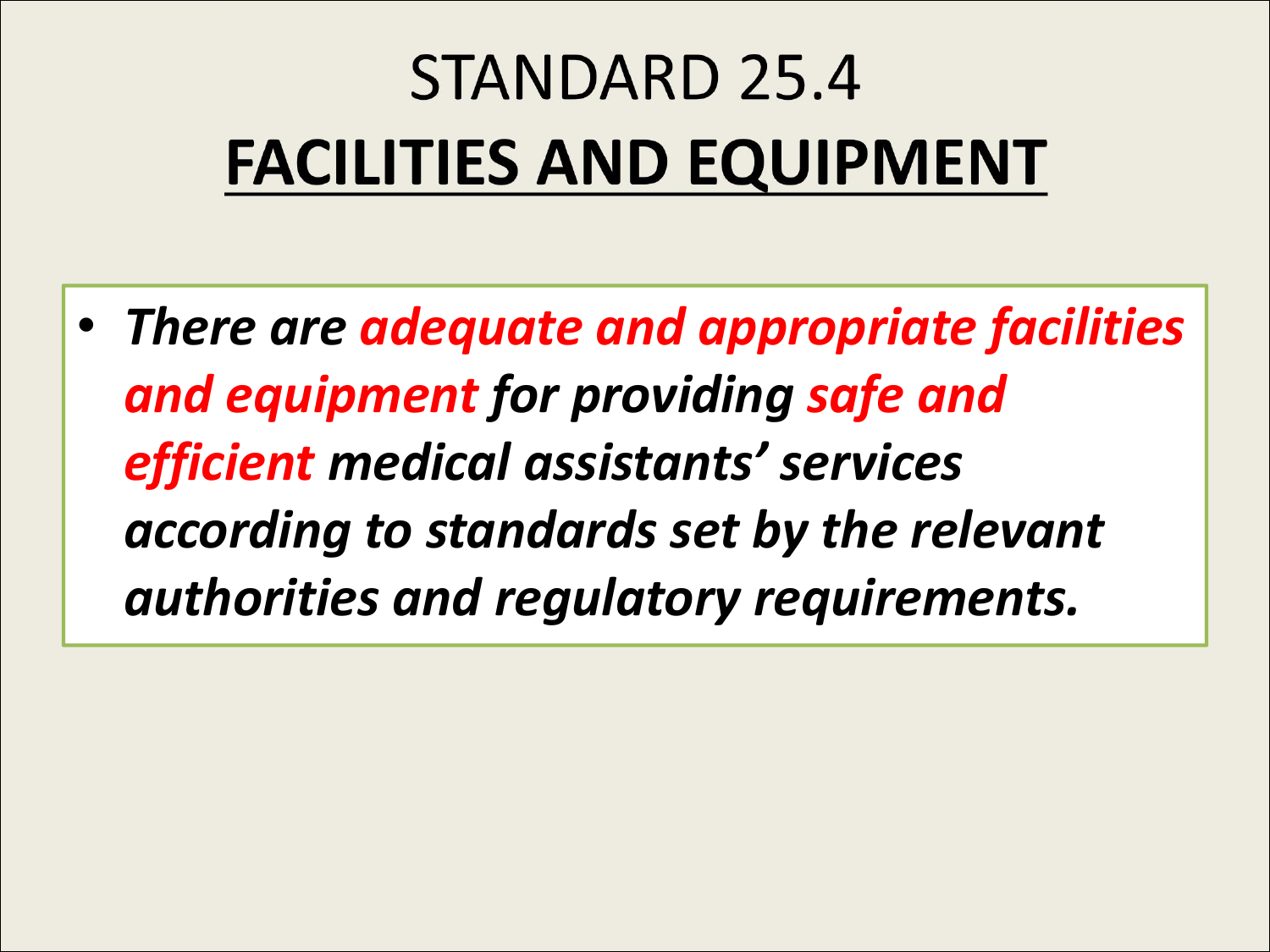- There are **adequate and appropriate** facilities and equipment with **proper utilization of space** to allow the Medical Assistants to carry out their services safely and efficiently.
- Medical Assistants are provided with **sufficient supplies and equipment** at all times, including appropriate **personal protective equipment**.
- Facilities which provide training shall have specific **areas for training and rooms for tutorial**.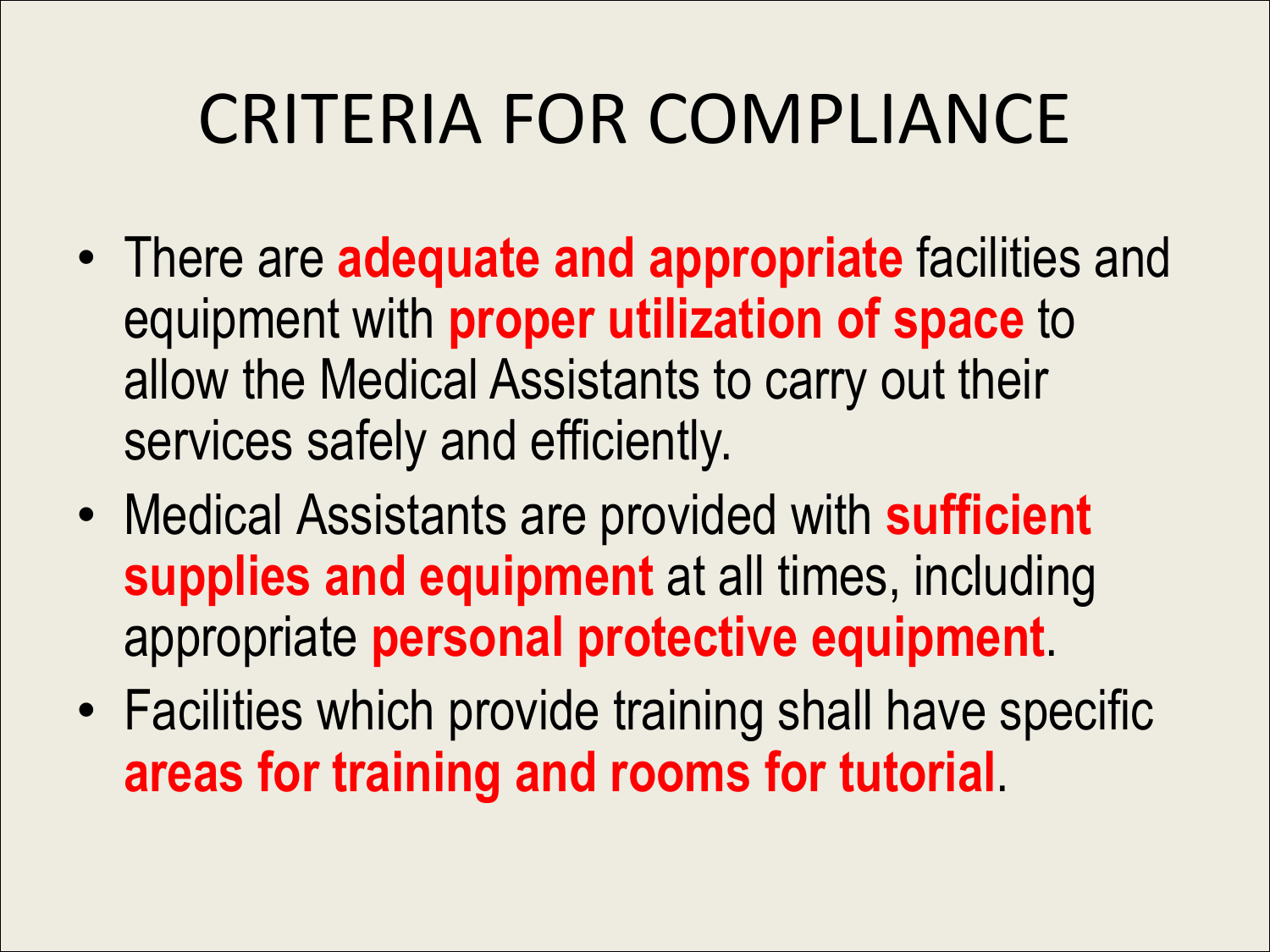There are adequate and appropriate facilities and equipment with proper utilization of space to allow the Medical Assistants to carry out their services safely and efficiently.



- Adequate and proper utilisation of space.
- Appropriate type of equipment to match the complexity of the Medical Assistant Services.
- Adequate facilities and equipment for Medical Assistants at each assigned patient care area for safe care. (e.g. defibrillators, emergency cart, hand washing facilities etc.)
- Easy access and clear exit routes
- Absence of overcrowding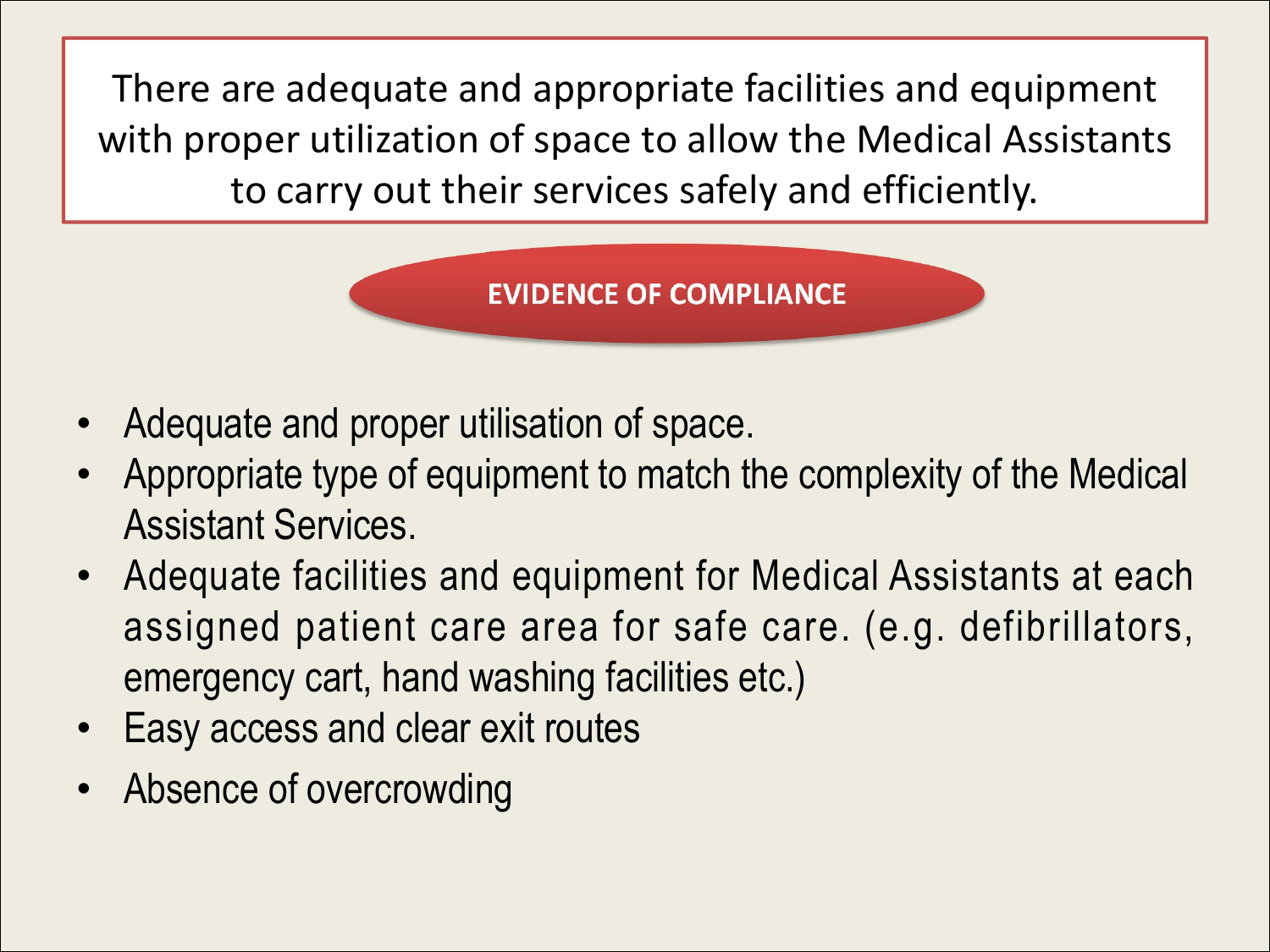Medical Assistants are provided with sufficient supplies and equipment at all times, including appropriate personal protective equipment.

- Adequate equipment and supplies.
- Equipment are replaced in a planned and systematic manner.
- Stock inventory including personal protective equipment are according to par level.
- Accessibility of critical equipment and consumables at all times.
- Equipment has valid Planned Preventive Maintenance (PPM)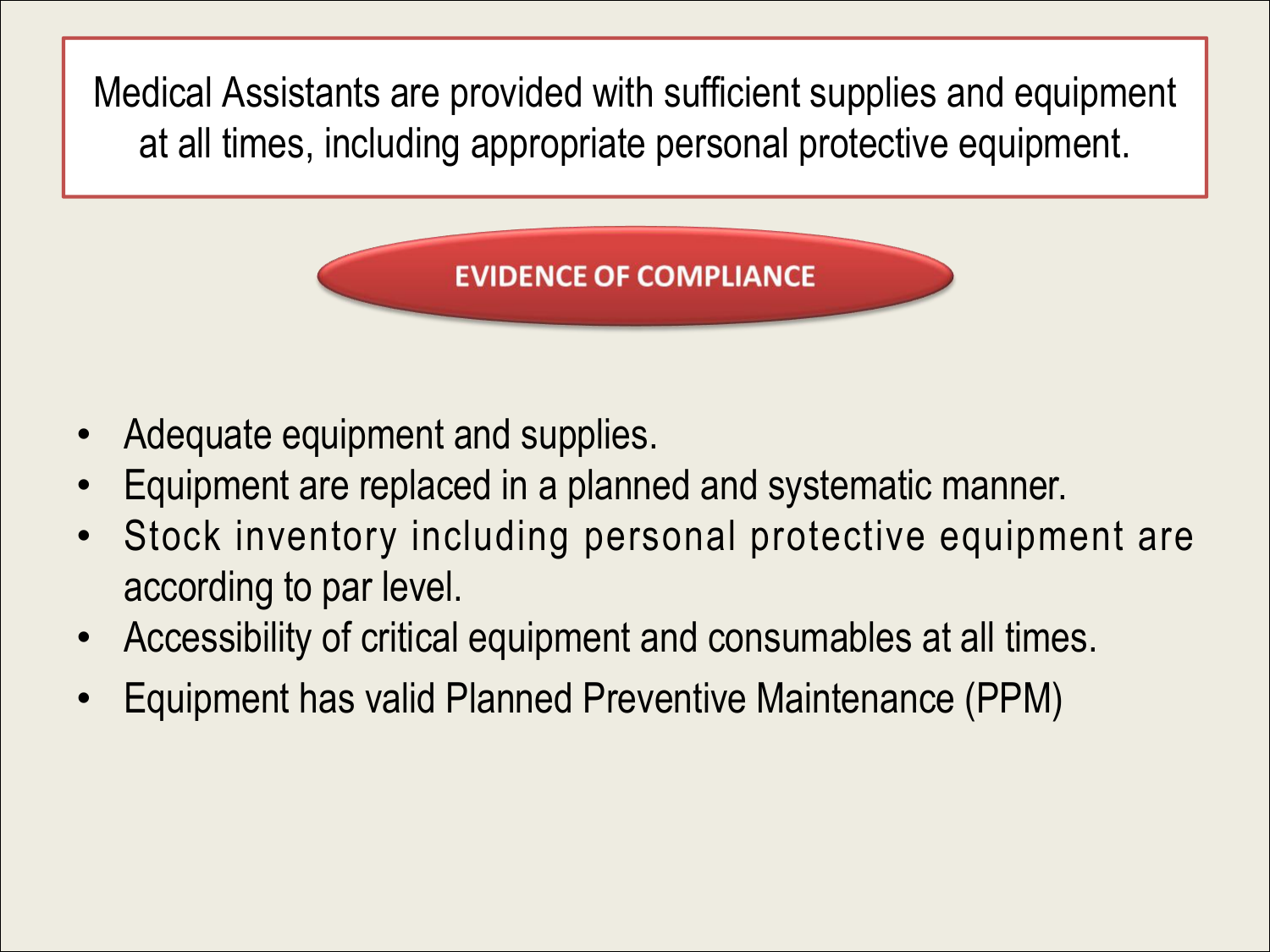Facilities which provide training shall have specific areas for training and rooms for tutorial.



• Availability of training/tutorial areas/rooms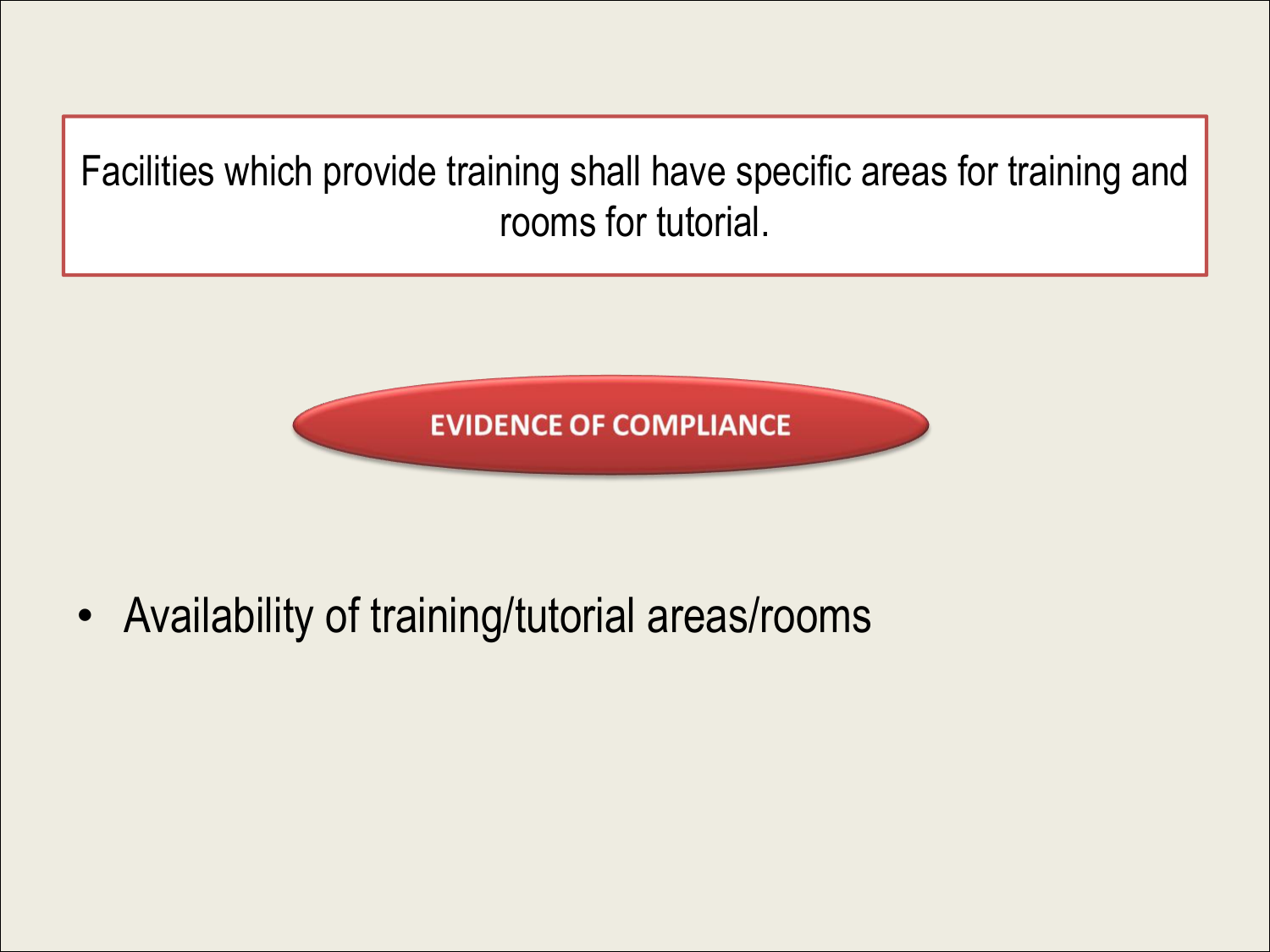## **STANDARD 25.5.1** SAFETY AND PERFORMANCE IMPROVEMENT **ACTIVITIES**

- The Chief Medical Assistant shall **ensure the provision of quality performance and safety** of patients with the staff involvement in **continuous safety and performance improvement activities** of the Medical Assistant Services.
- *(6 criteria for compliances)*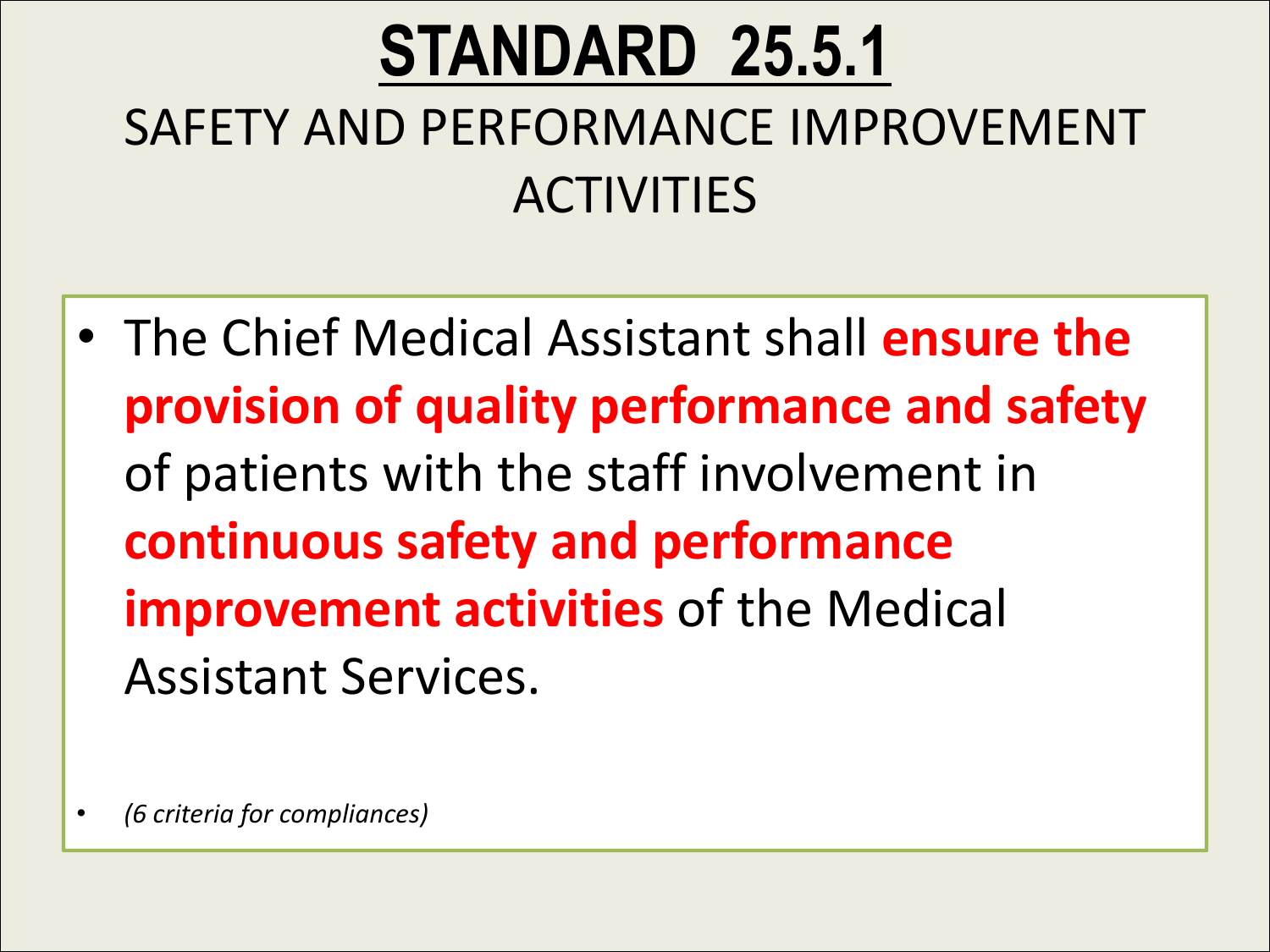• There are **planned and systematic safety and performance improvement activities** to monitor and evaluate the performance. The process includes:

a) Planned activities

- b) Data collection
- c) Monitoring and evaluation of the performance
- d) Action plan for improvement
- e) Implementation of action plan
- f) Re-evaluation for improvement

Innovation is advocated.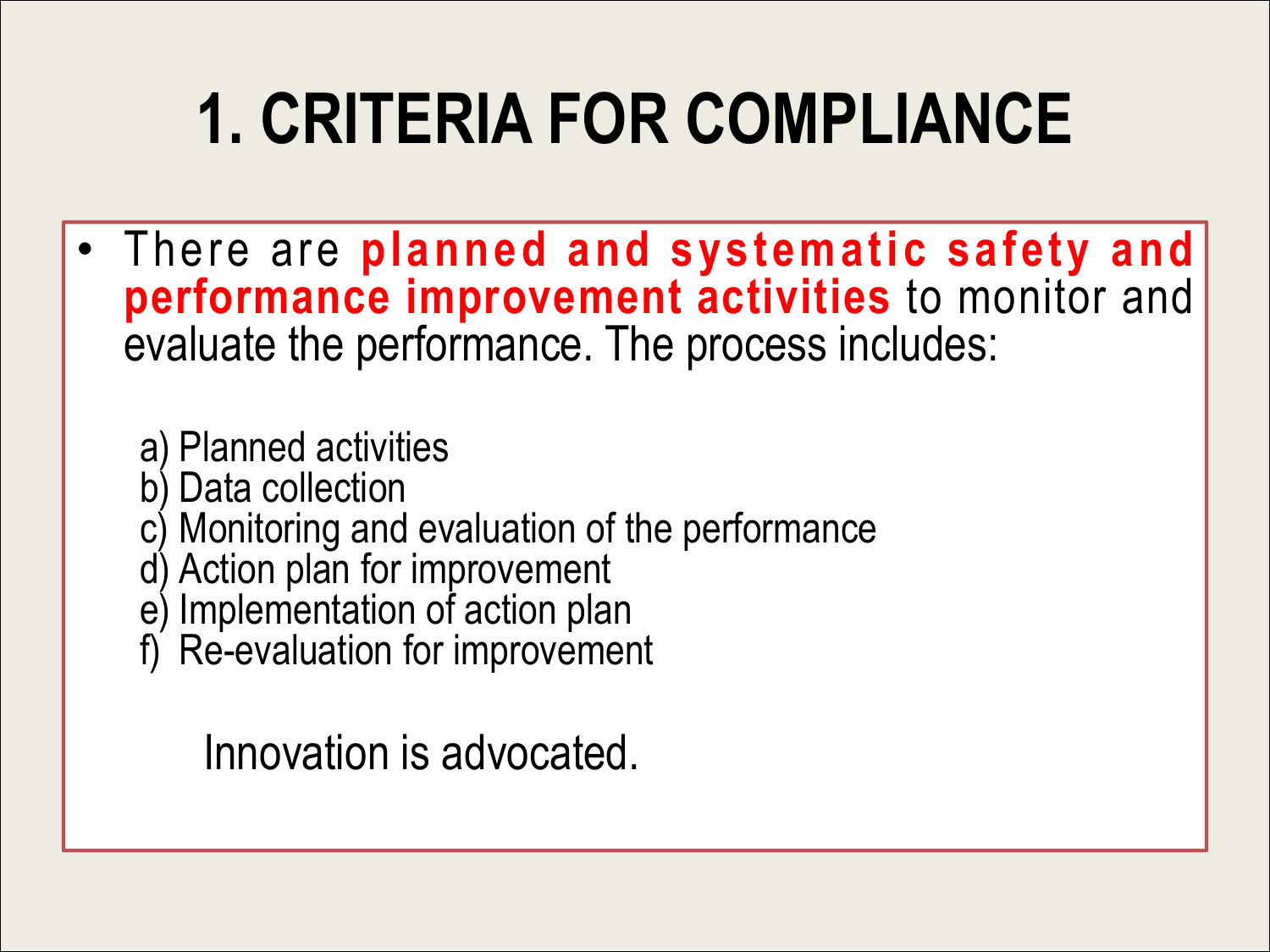• The Chief MedicalAssistant has **assigned the responsibilities** for planning, monitoring and managing safety and performance improvement activities to appropriate individual/personnel within the respective services.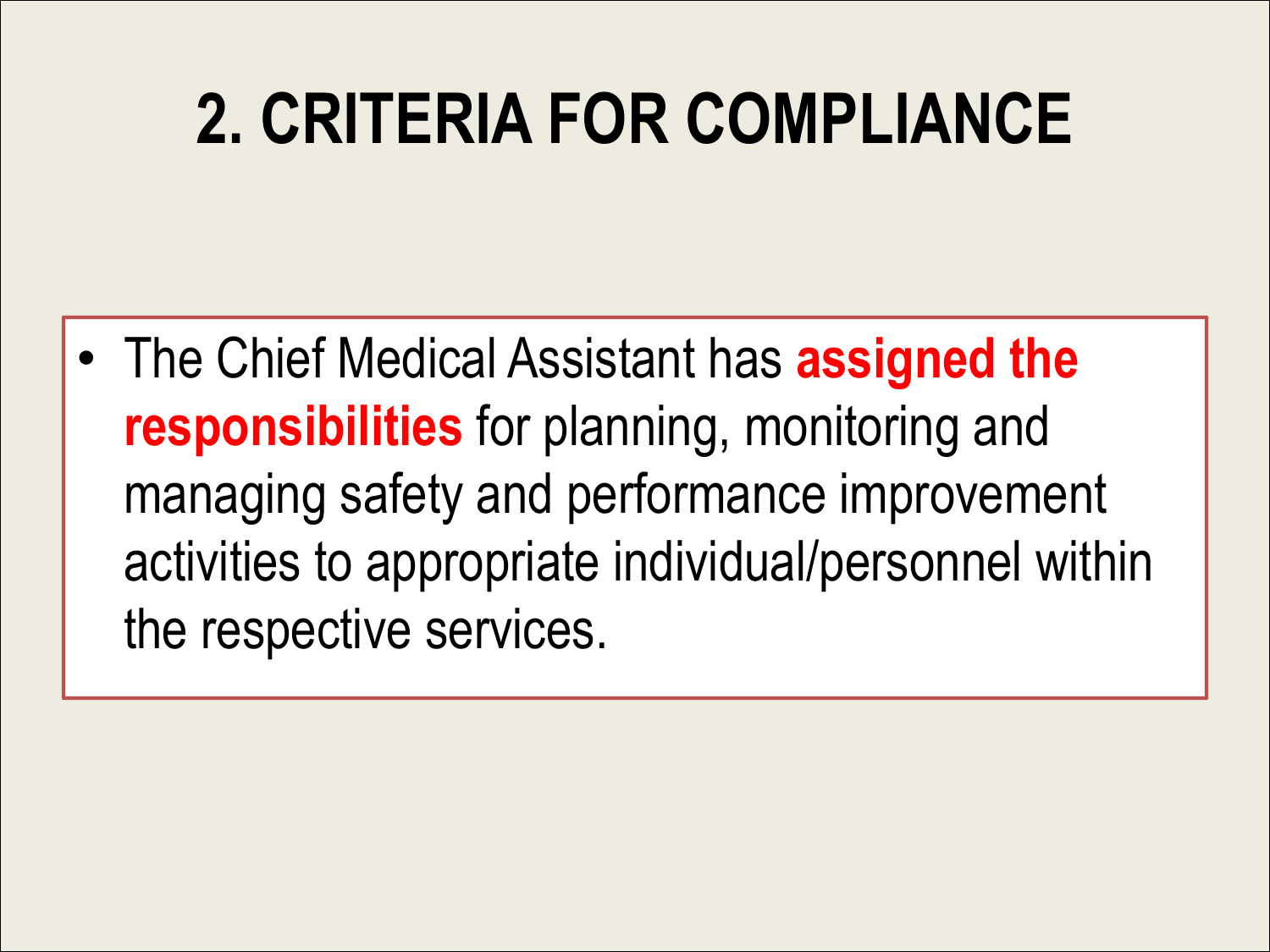• The Chief Medical Assistant shall **ensure** that the **staff are trained and complete incident reports** (where applicable) which are **promptly reported**, **investigated, discussed** by the staff with learning objectives and forwarded to the Person In Charge ( P I C ) of t h e F a c i l i t y . Incidents reported have had **Root Cause Analysis** done and **action taken** within the agreed time frame to prevent recurrence.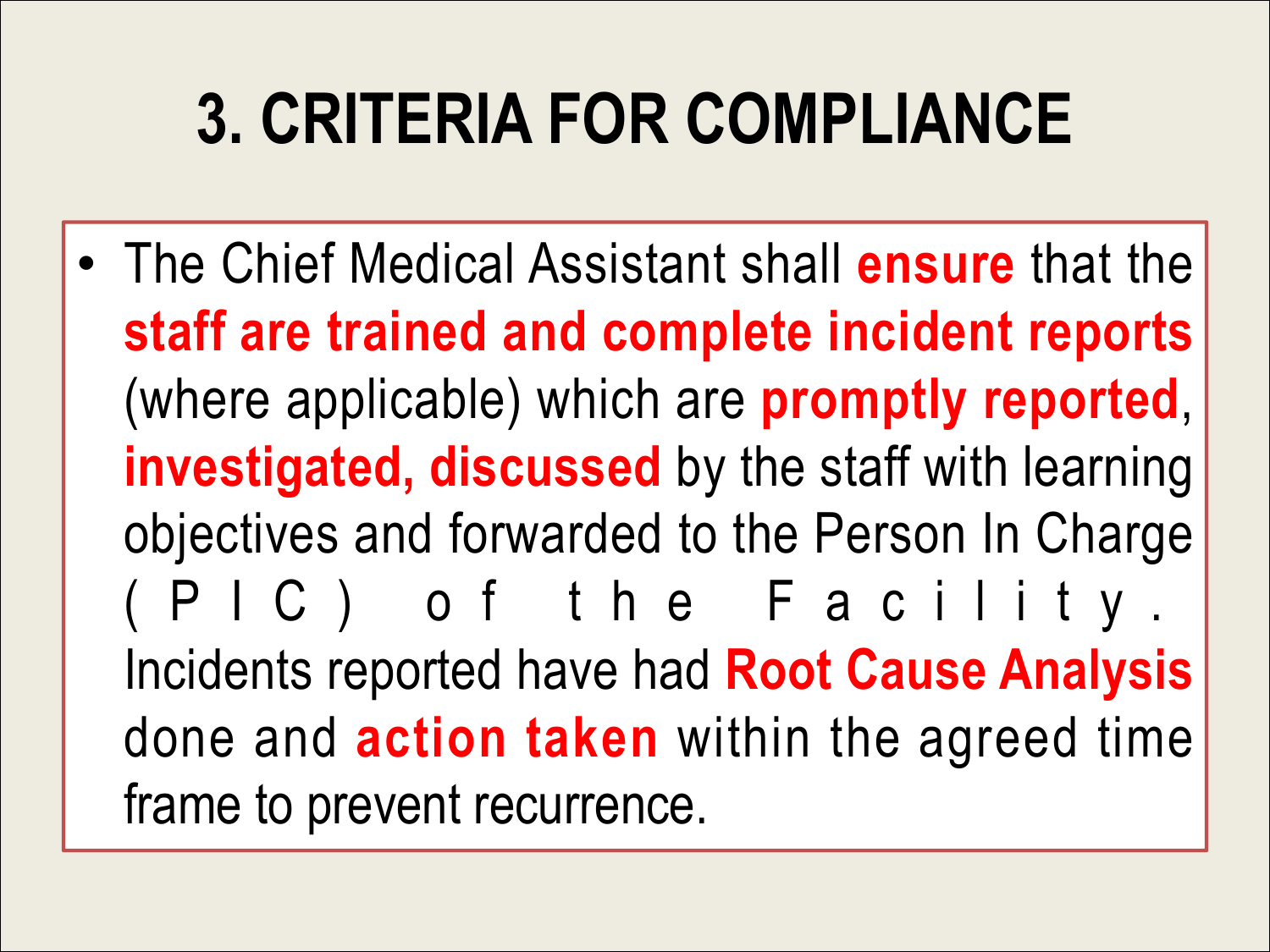The Medical Assistant Services shall conduct tracking and trending of the following specific performance indicators:

- i. Number of fire drill that has been carried out by the hospital in the corresponding year:
- ii. Dispatch and Ambulance Preparedness of Primary Responses (Target: ≥90%)
- iii. Percentage of Medical Assistants in Emergency Services trained in Advanced Life Support (ALS) (Target: Non-specialist hospital: ≥30% / Specialist hospital: ≥50%)
- iv. Percentage of Medical Assistants with post basic qualification and advance training in relevant disciplines. Target:  $\geq 50\%$  (for staff with at least 3 years working experience)
- v. Peak Flow Rate (PEFR) Implementation for Asthma Patients in Asthma Bay by Medical Assistant (Target: >80% number of all asthma patients with Pre and Post PEFR treated in Asthma Bay)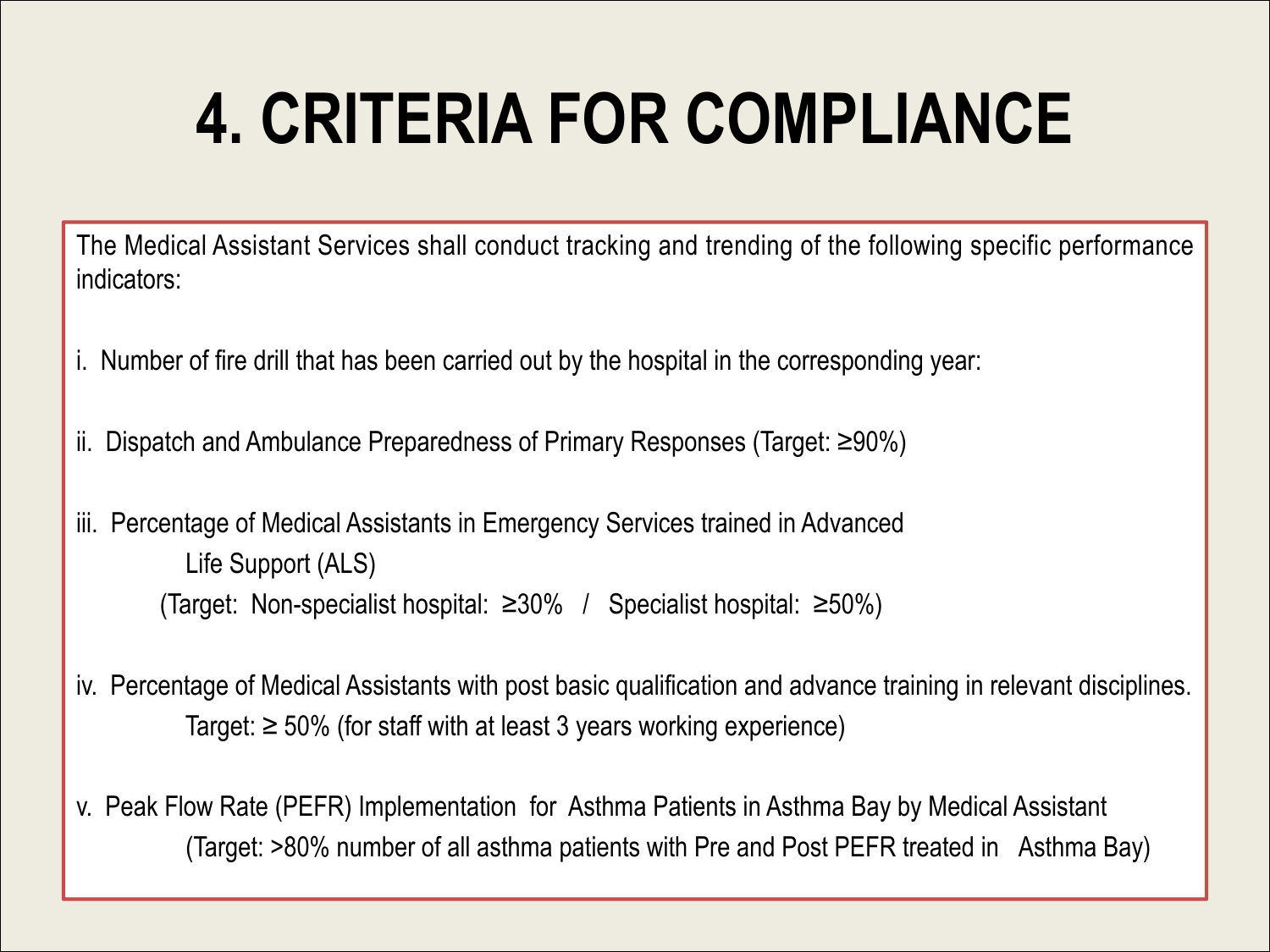• Feedback on results of safety and performance improvement activities are regularly communicated to the staff.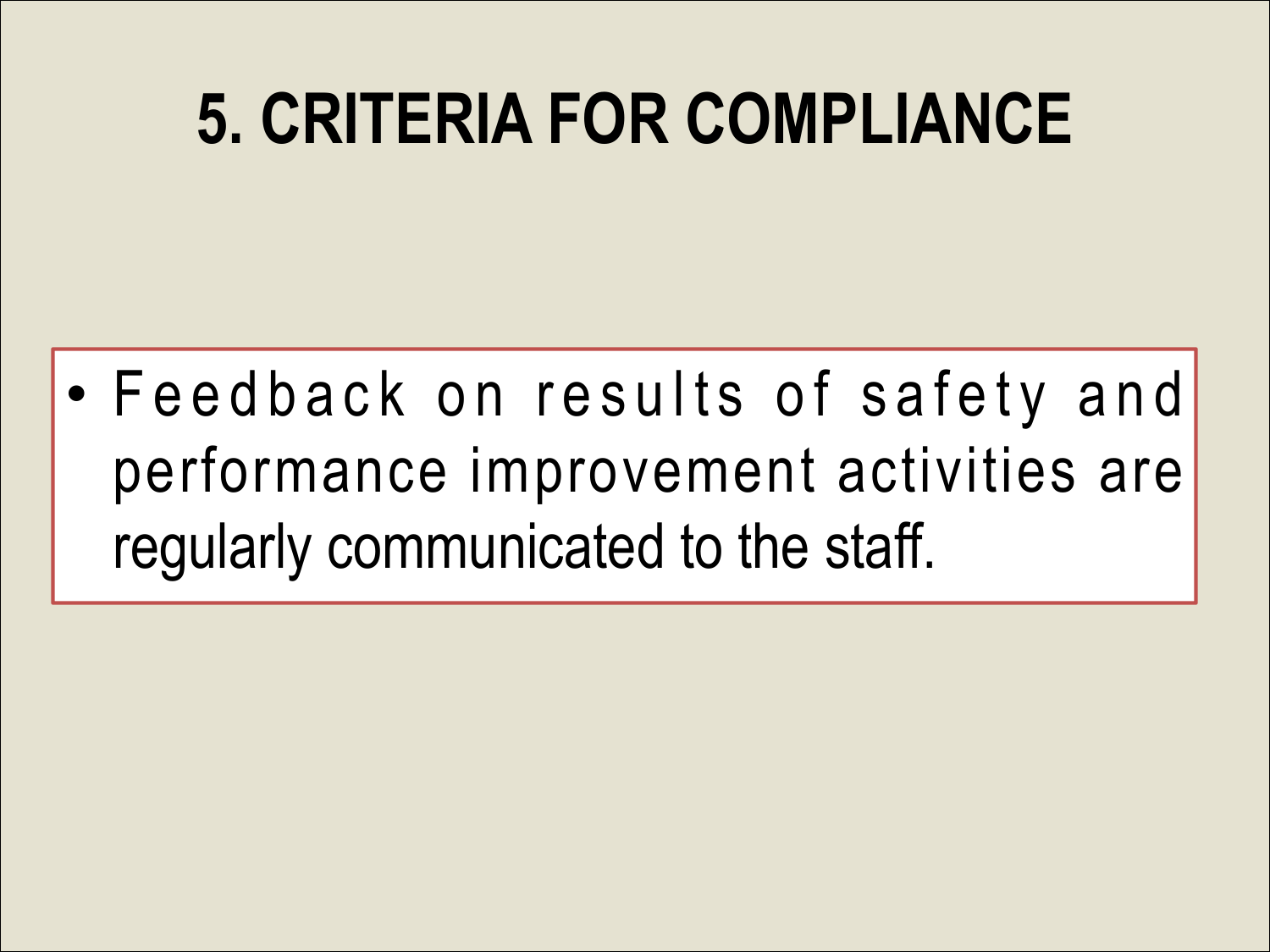• Appropriate documentation of safety and performance improvement activities is kept and confidentiality of medical practitioners, staff and patients is preserved.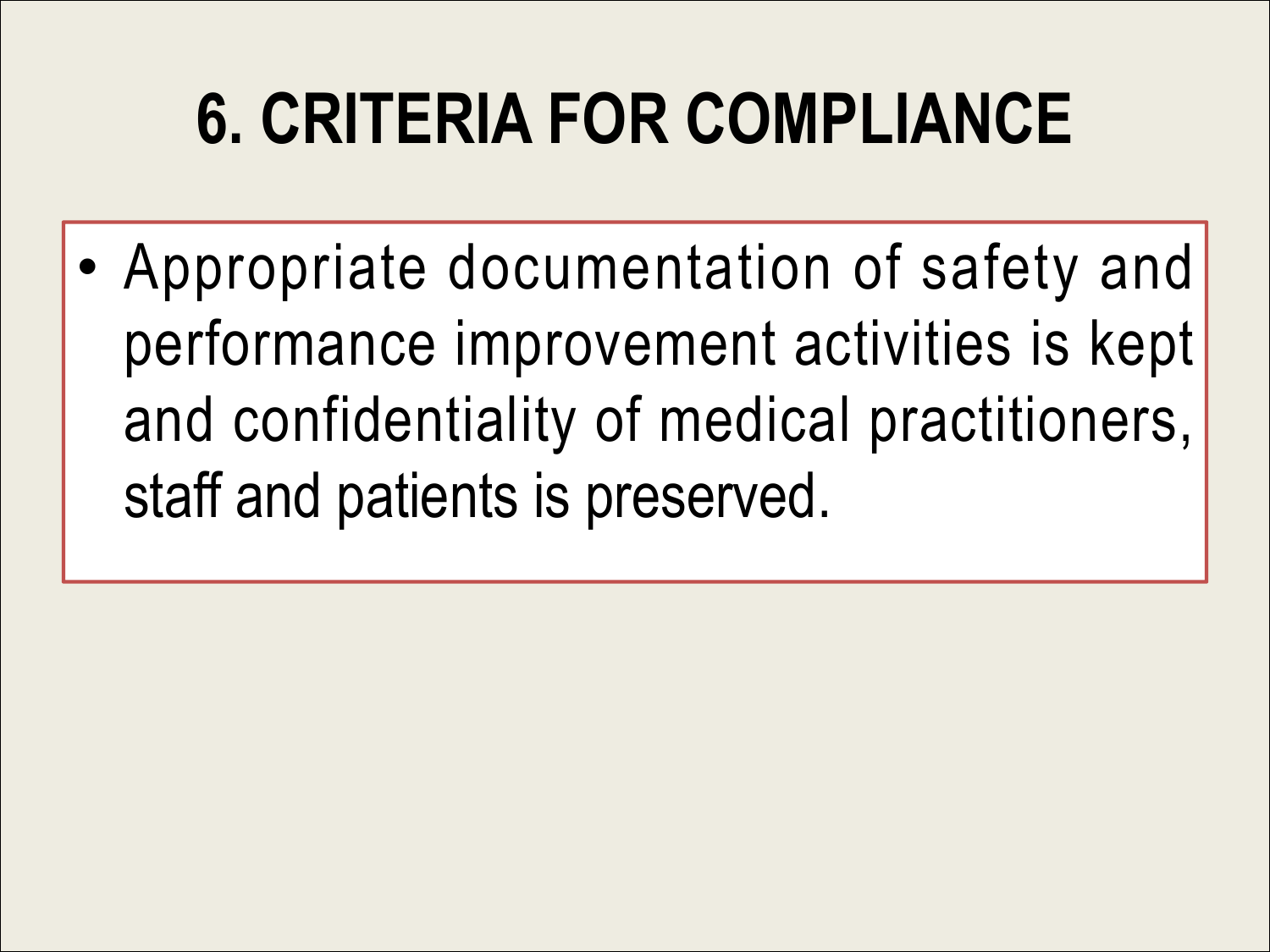

- 1. Planned performance improvement activities include (a) to (f)
- 2. Records on performance improvement activities.
- 3. Minutes of performance improvement meetings.
- 4. Performance improvement studies.
- 5. Records of innovation if available.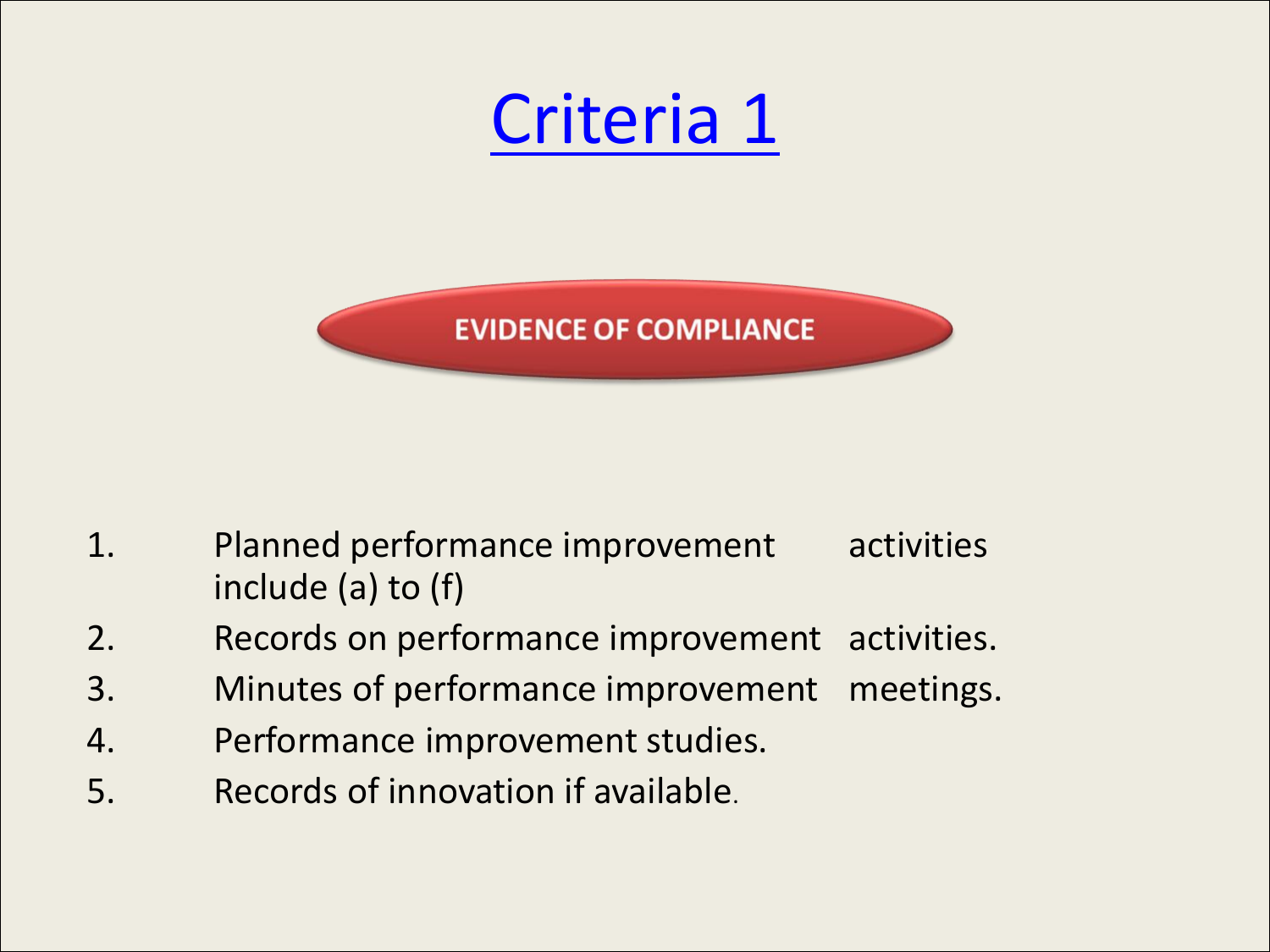

## 1. Minutes of meetings

- 2. Letter of assignment of responsibilities
- 3. Job description .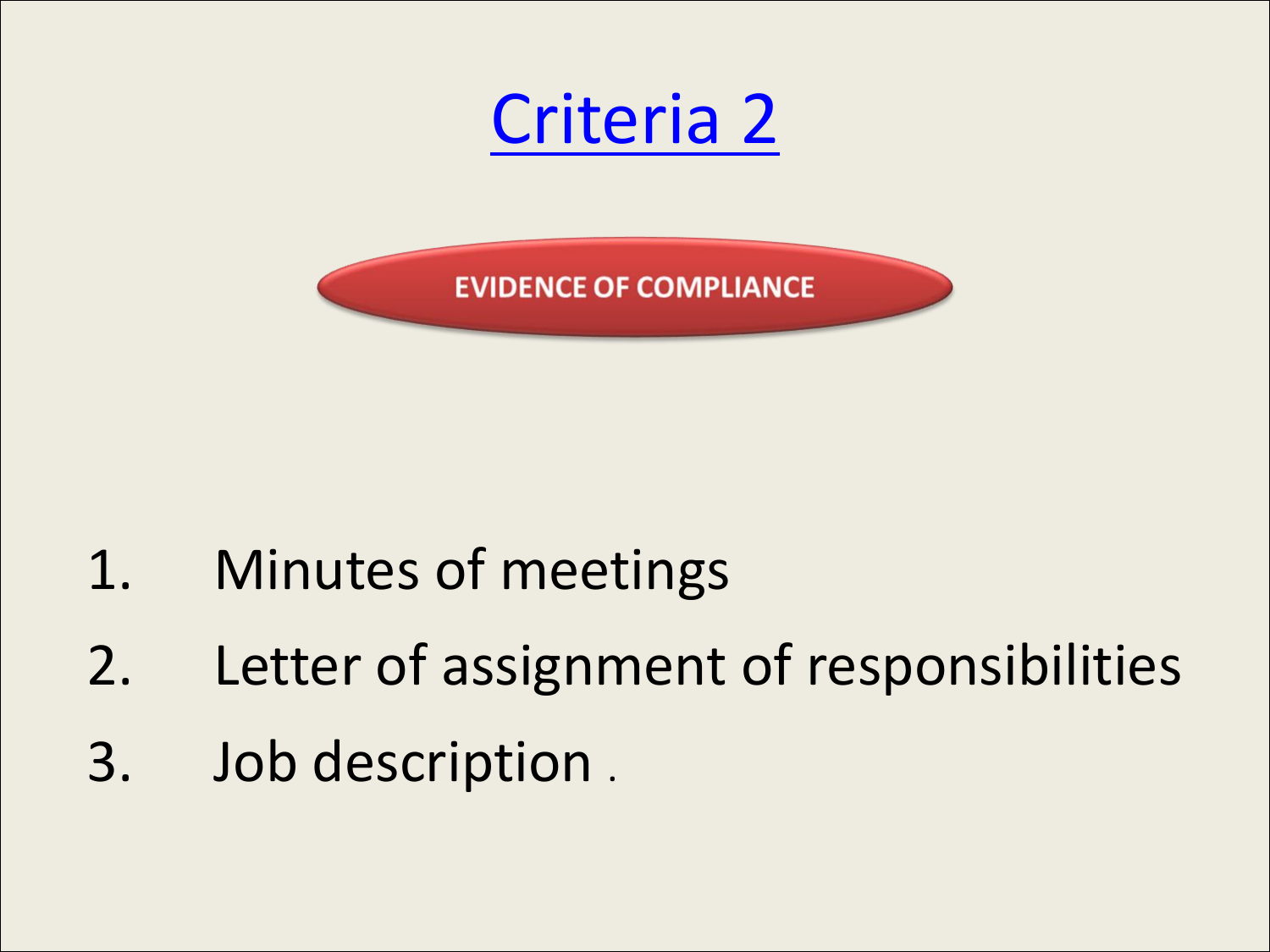- 1. System for incident reporting  $\int_0^1$  4. is in place, which include:
	- a) Training of staff
	- b) Policy on incident reporting
	- c) Methodology of incident  $\begin{bmatrix} \cdot & 6. \end{bmatrix}$ reporting
	- d) Register/records of  $\begin{bmatrix} \cdot & 7. \end{bmatrix}$ incidents
- 2. Completed incident reports
- 3. Root Cause Analysis
- Corrective and preventive action plans
- 5. Remedial measure
- Minutes of meetings
- Acknowledgment by Chief Assistant Medical Officer and PIC/Hospital Director
- 8. Feedback given to staff regarding incident reporting.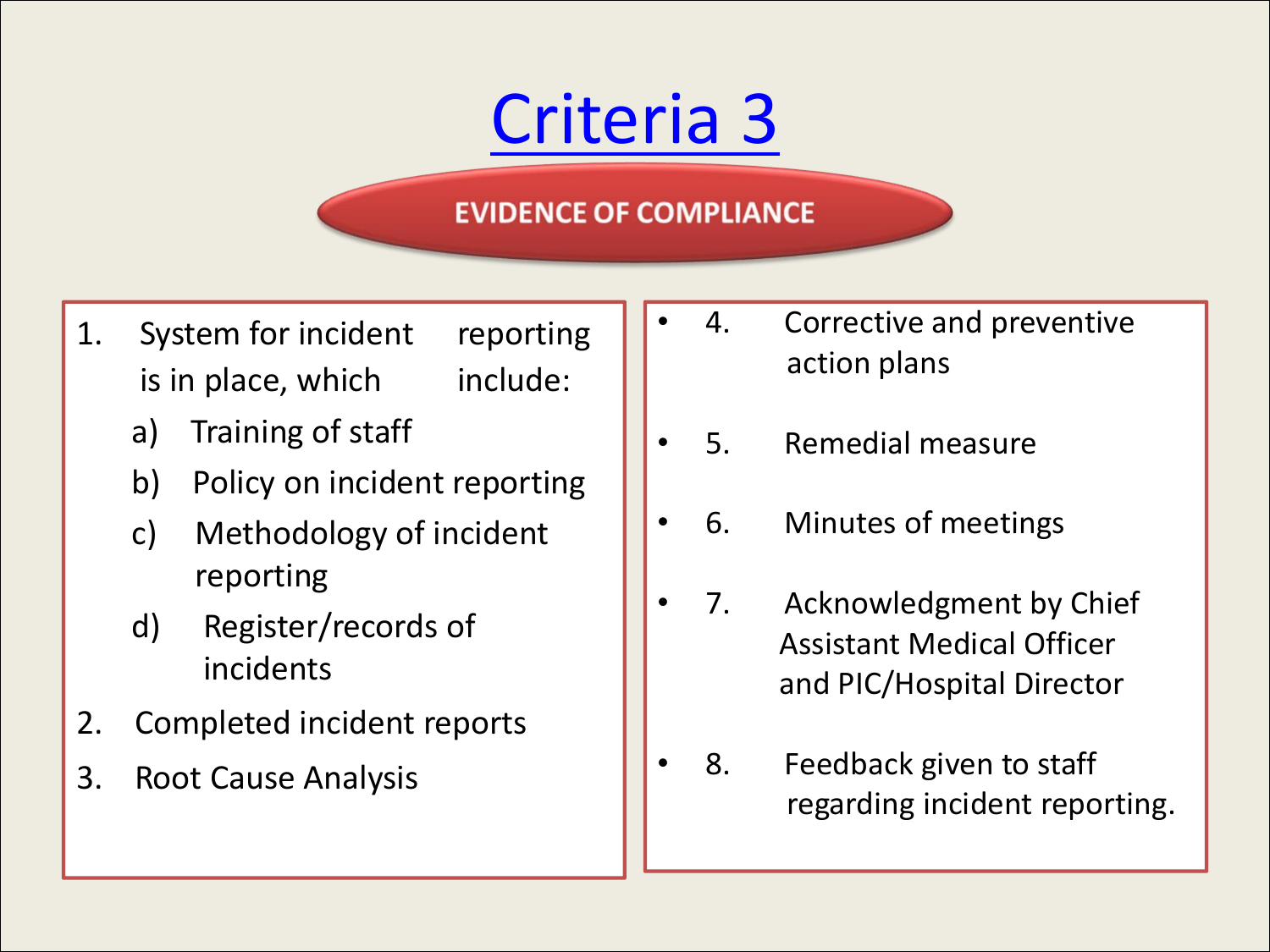Criteria 4

- 1. Specific performance indicators monitored.
- 2. Reports on Fire Drill and Table Top Exercise
- 3. Remedial measures taken where appropriate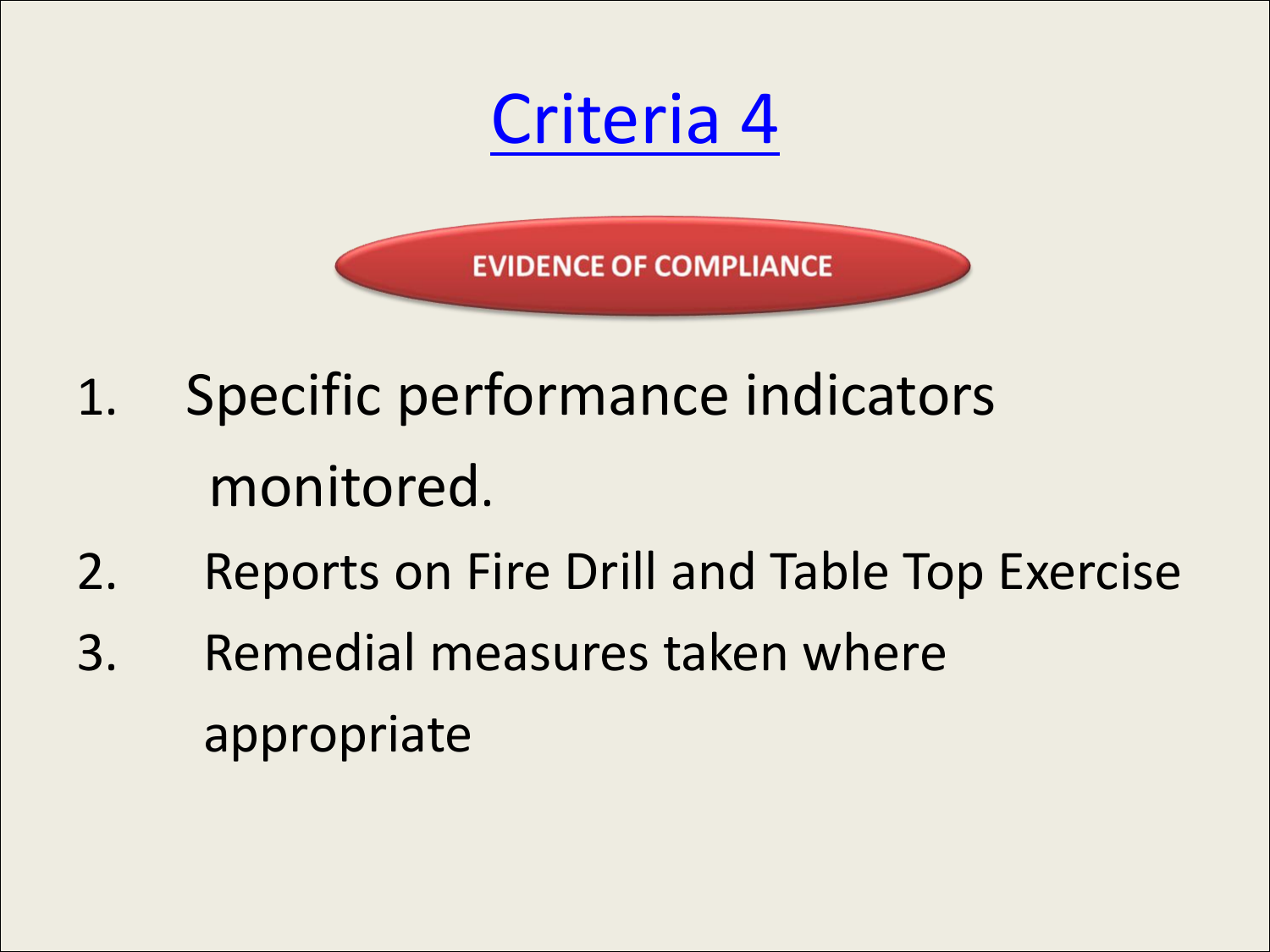

- 1. Documentations on performance improvement activities and performance indicators.
- 2. Policy statement on anonymity on patients and providers involved in performance improvement activities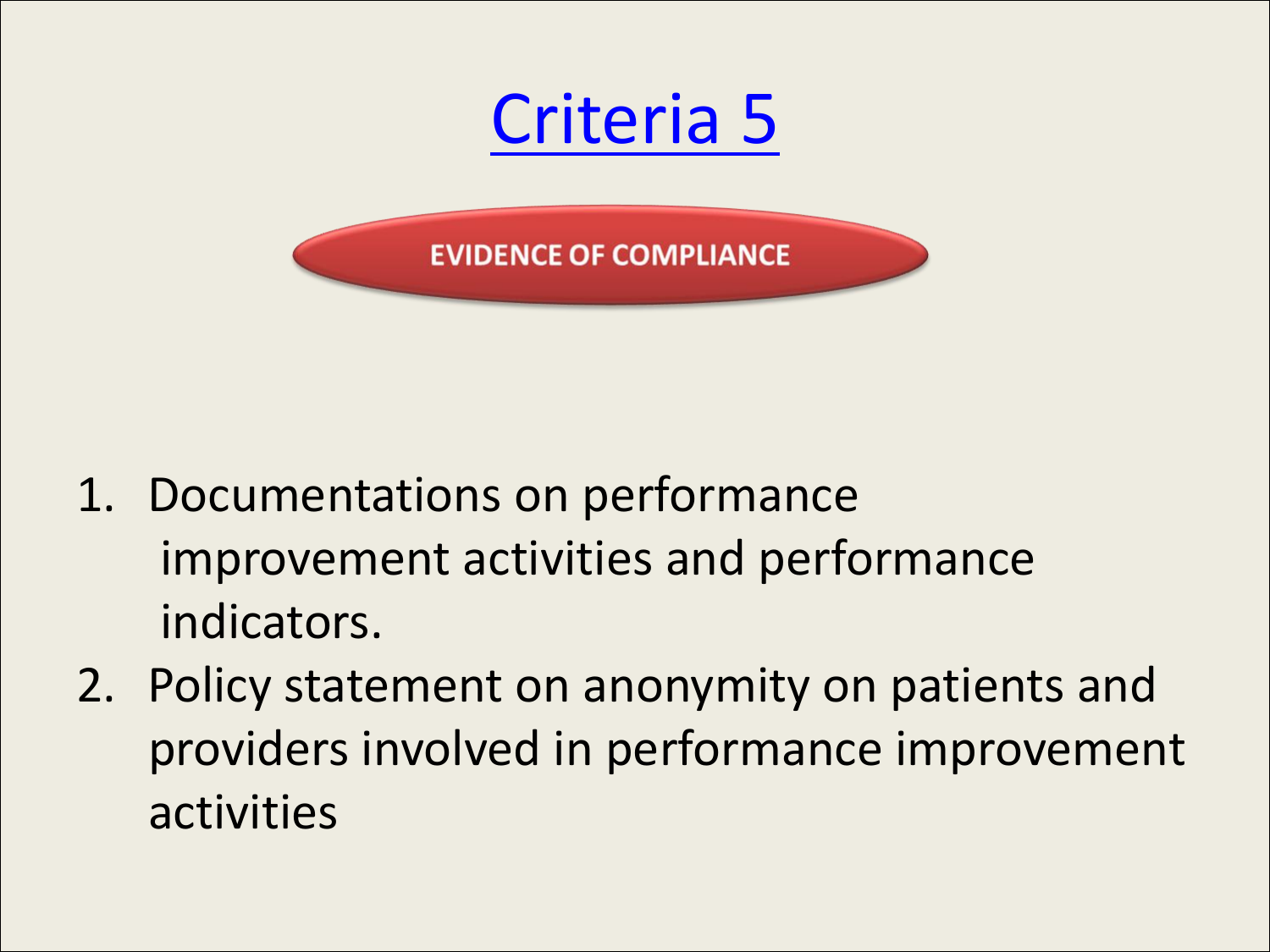- 1. Results on safety and performance improvement activities are accessible to staff.
- 2. Evidence of feedback via communication on results of performance improvement activities through continuing medical education activities /meetings.
- 3. Minutes of service/unit/committee meetings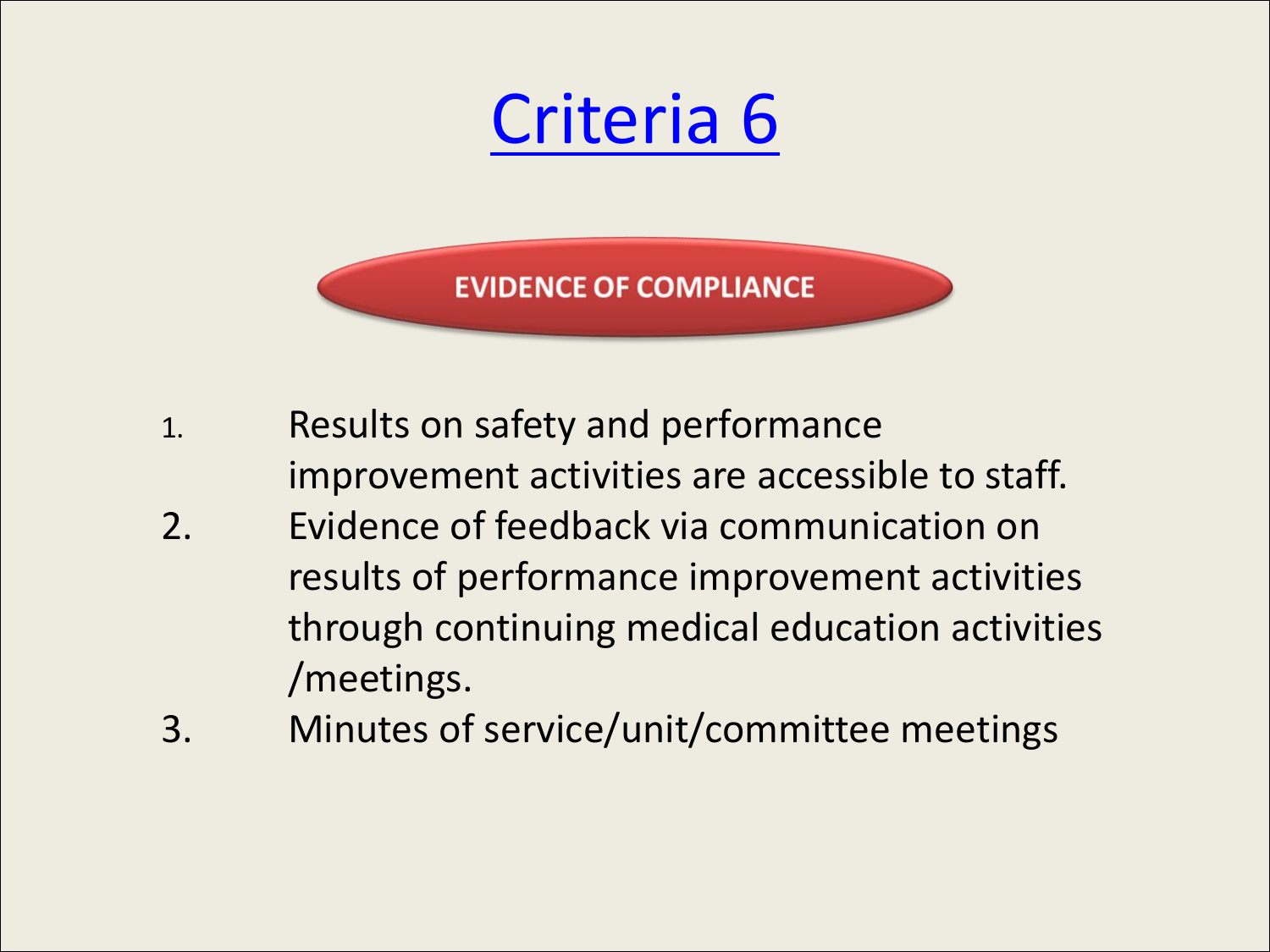- 1. Results on safety and performance improvement activities are accessible to staff.
- 2. Evidence of feedback via communication on results of performance improvement activities through continuing medical education activities /meetings.
- 3. Minutes of service/unit/committee meetings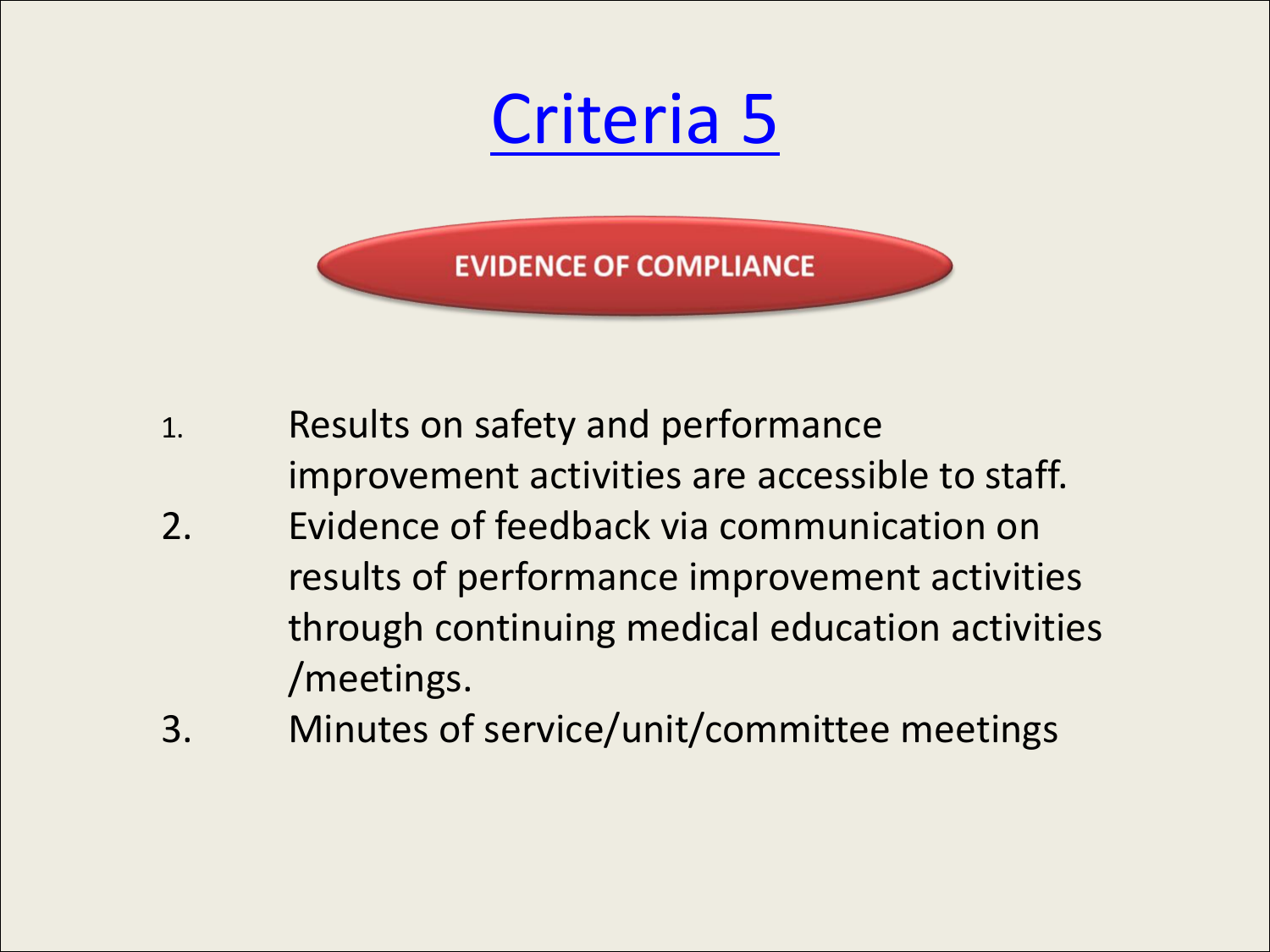## 25.6

# **SPECIAL REQUIREMENTS**

- *Medical Assistants play roles of specially trained healthcare staff providing a high standard of care for inpatients (where relevant) and ambulatory care to the community in specific clinical disciplines. Medical Assistants also coordinate with other services to provide support for the Environmental and Safety Services of the Facility. The most common areas that Medical Assistants are involved include the following:*
- *(5 standards)*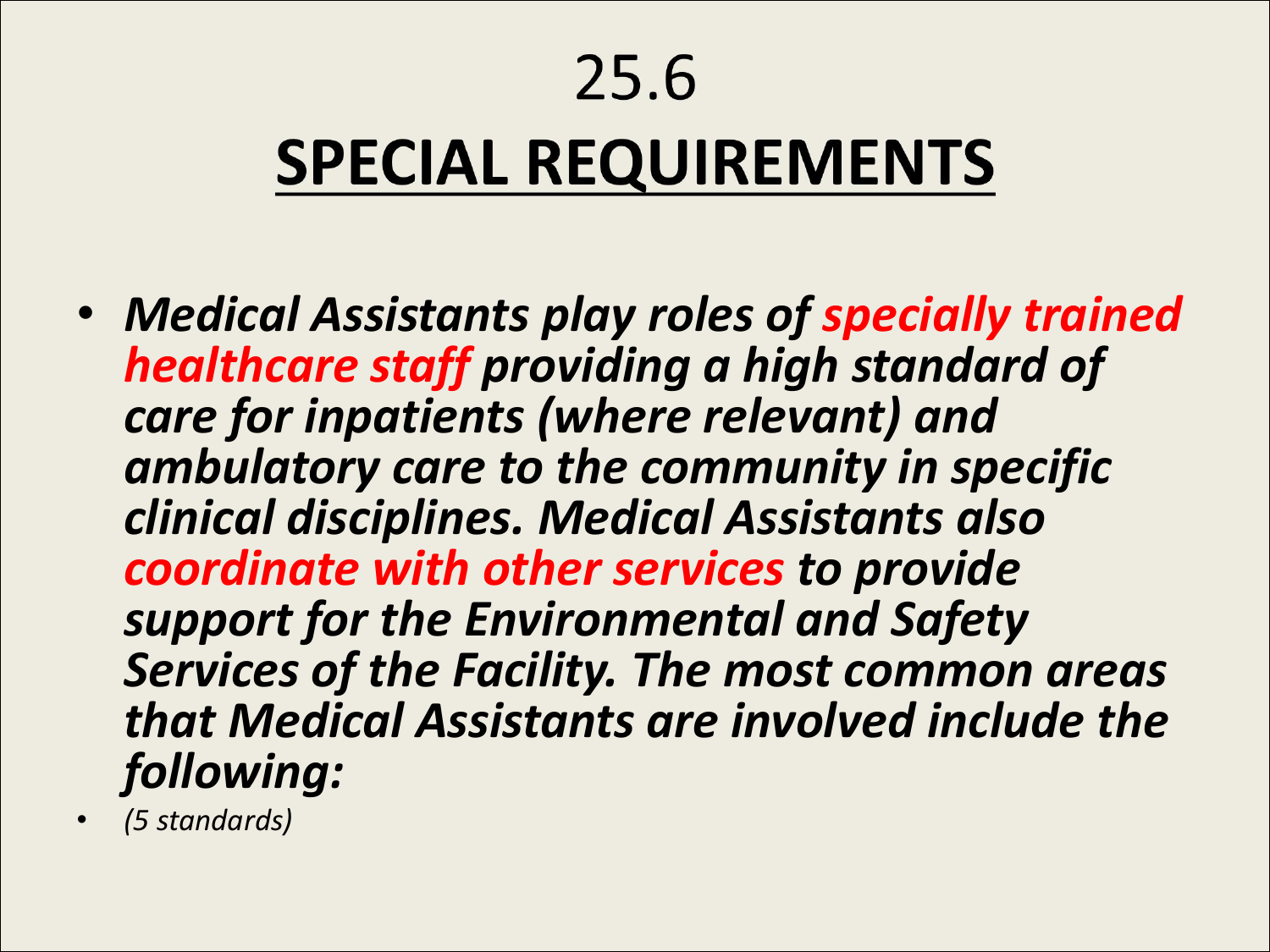# STANDARD 25.6.1

### **Role in Environmental and Safety Services**

*The Chief MedicalAssistant shall assign designated Medical Assistant to oversee the activities related to Environmental and Safety Services, working in collaboration with the Head of Environmental and Safety Services and coordinated by appropriate Committees as to provide optimum support to the objectives of the Facility in terms of the safety needs of the Facility, patients, staff and visitors.*

*(3 criteria for compliance)*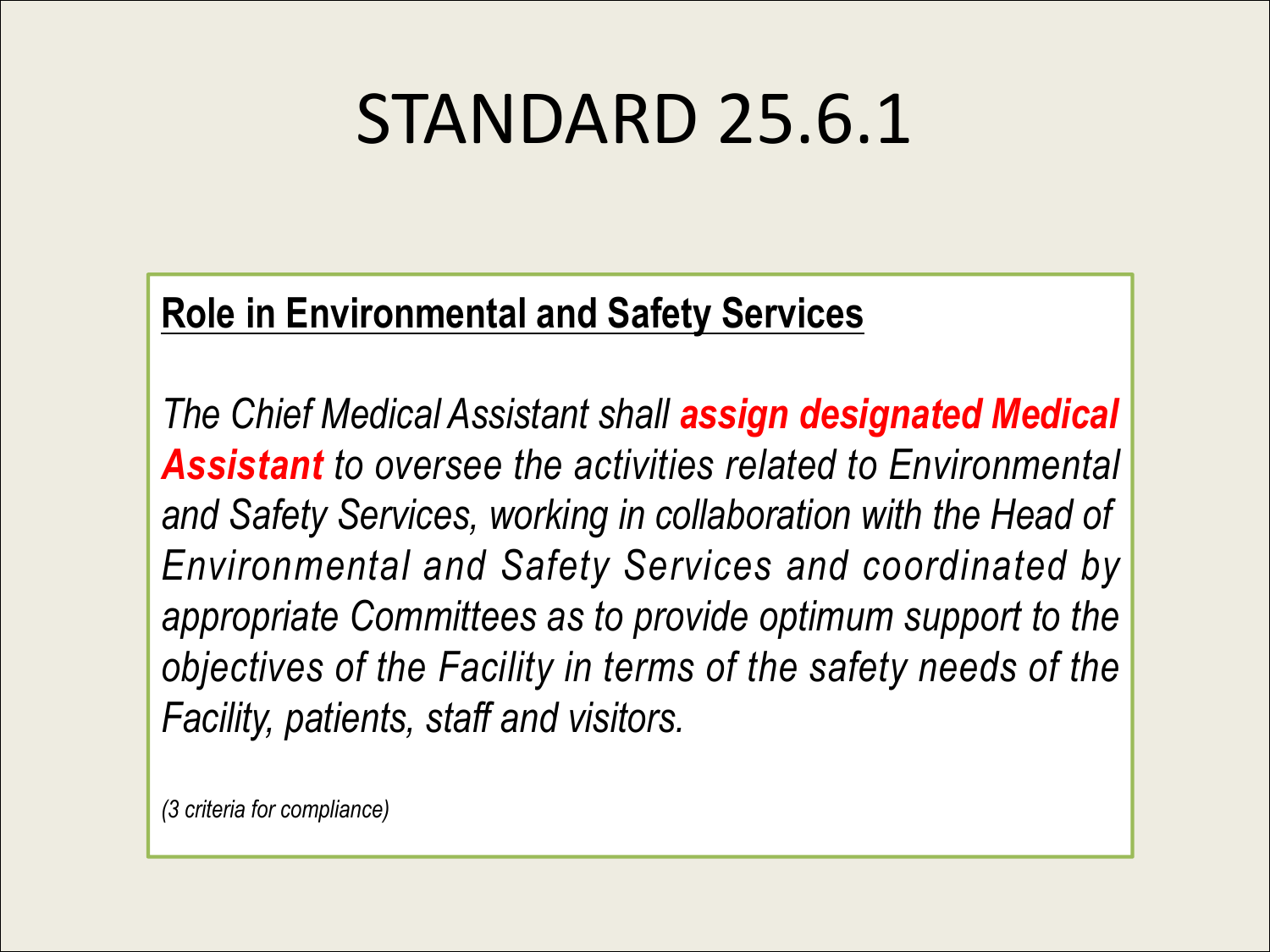The role of assigned Medical Assistant shall address but not limited to the following:

- a) Occupational Safety and Health
- b) Fire Safety
- c) Disaster Management
- i) External Disaster
- ii) Internal Disaster
- a) Hazardous Material and Recyclable Waste Management
- b) Security Services
- c) Vector and Pest Control

*\*(a), (e ) & (f) where applicable*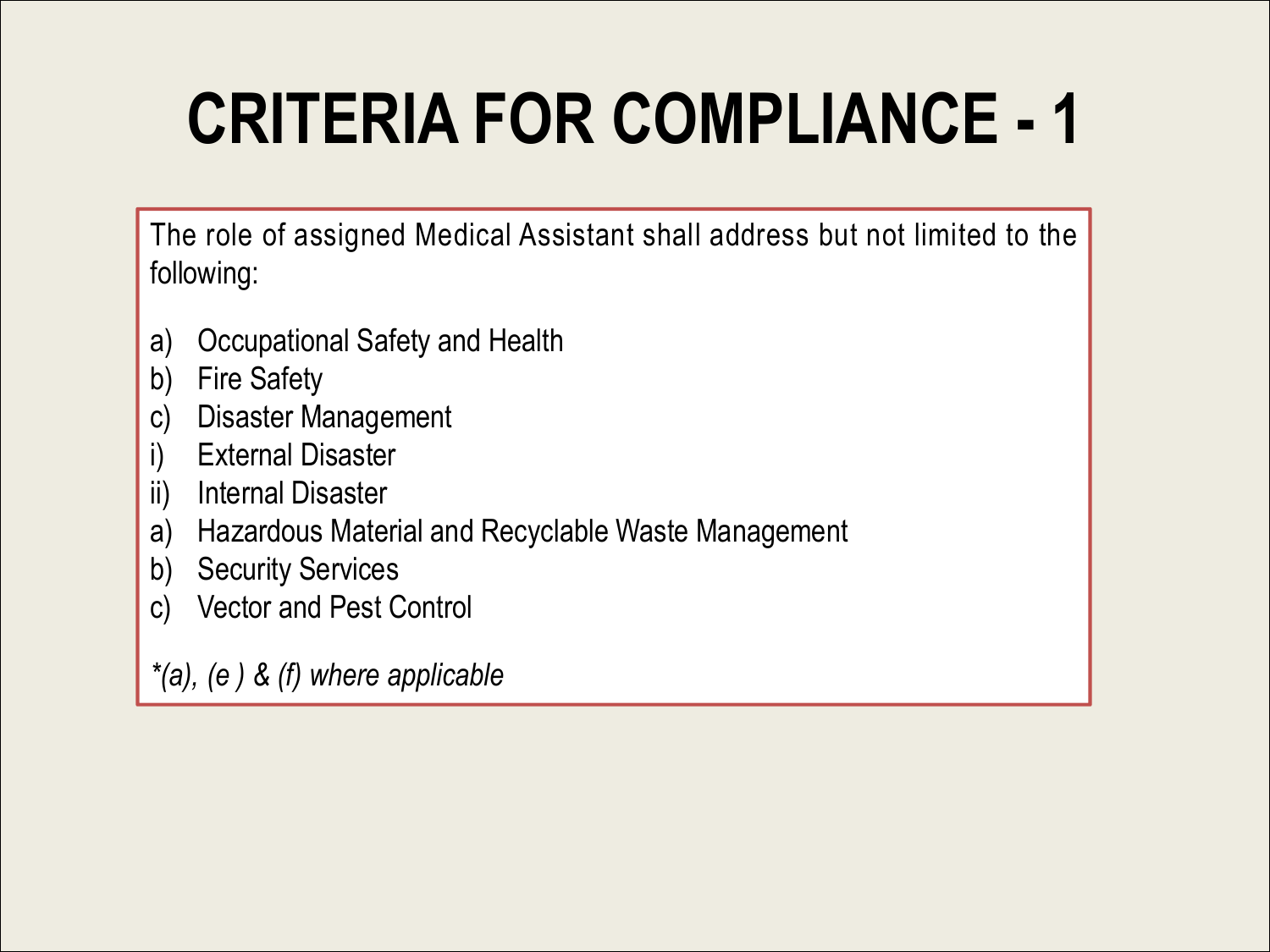

- 1. Operational policies of the Environmental and Safety Services address activities (a) to (f).
- 2. Terms of reference on the role and responsibilities of assigned Medical Assistant to address activities (a) to (f).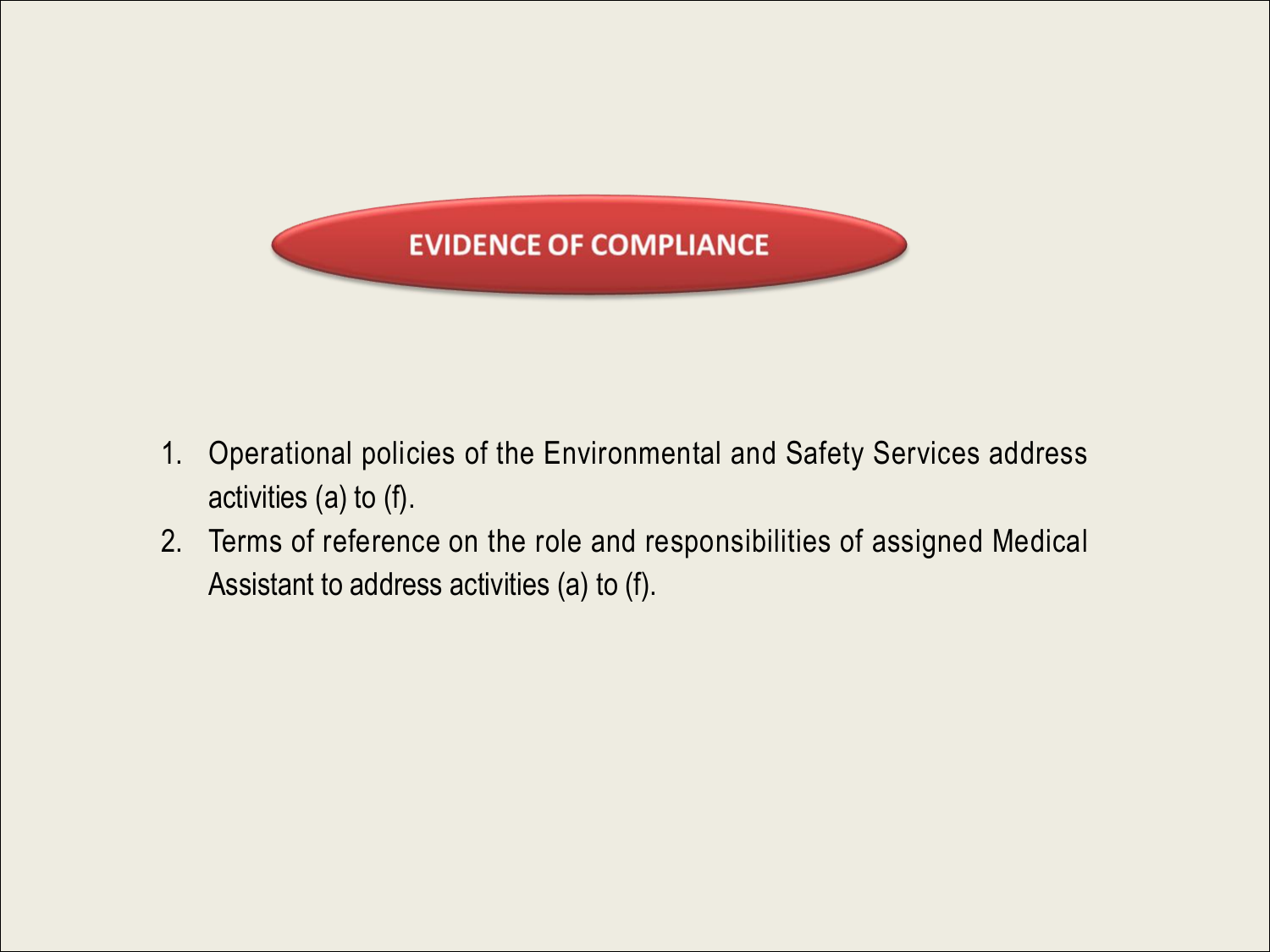There isclear **evidence of coordination and cooperation** amongst the various Medical Assistants pertaining to Environmental and Safety Services. Records on the coordination meetings and discussions shall be kept and made accessible to relevant staff when required.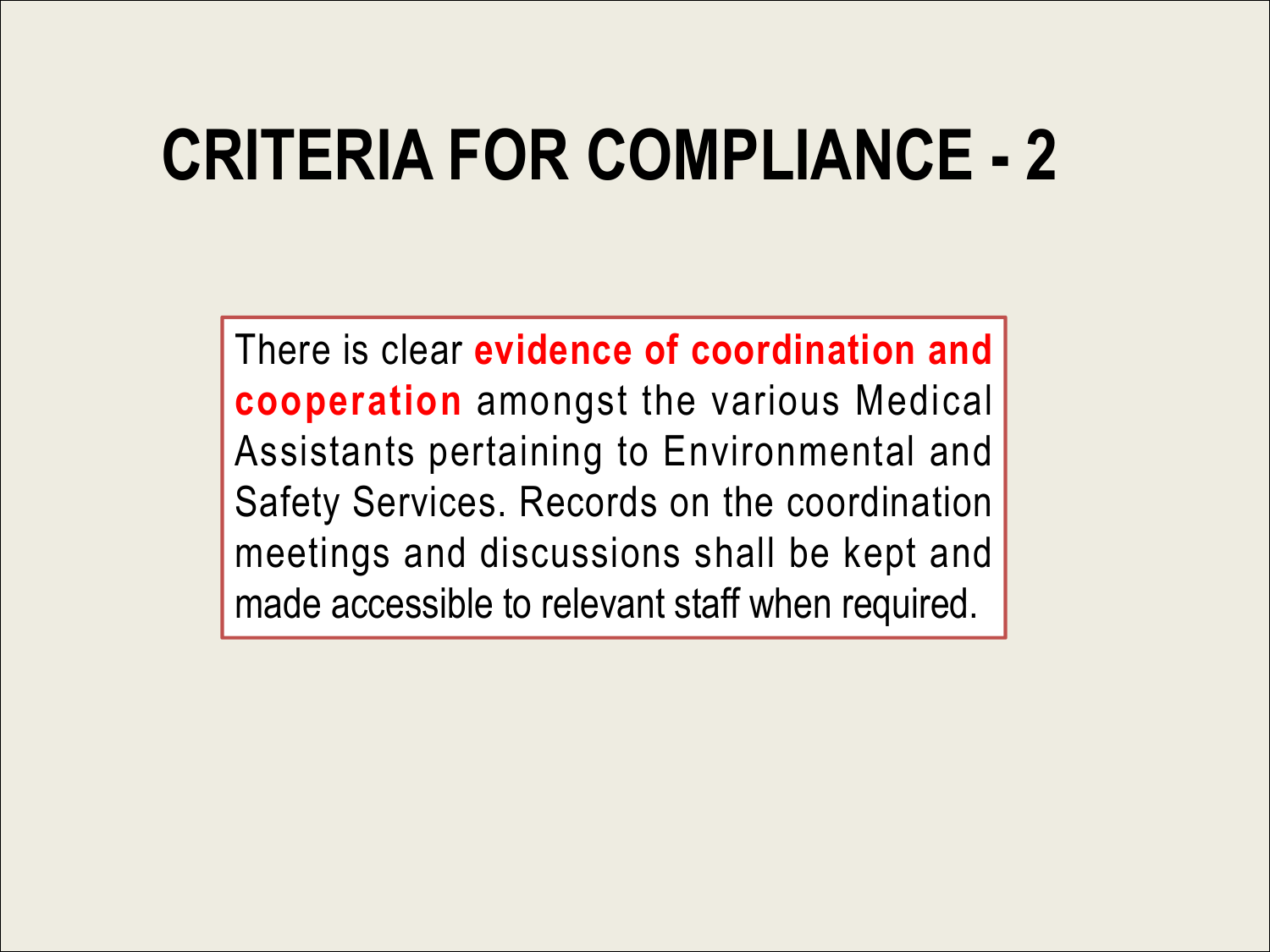

### Minutes of meetings of the coordination meetings.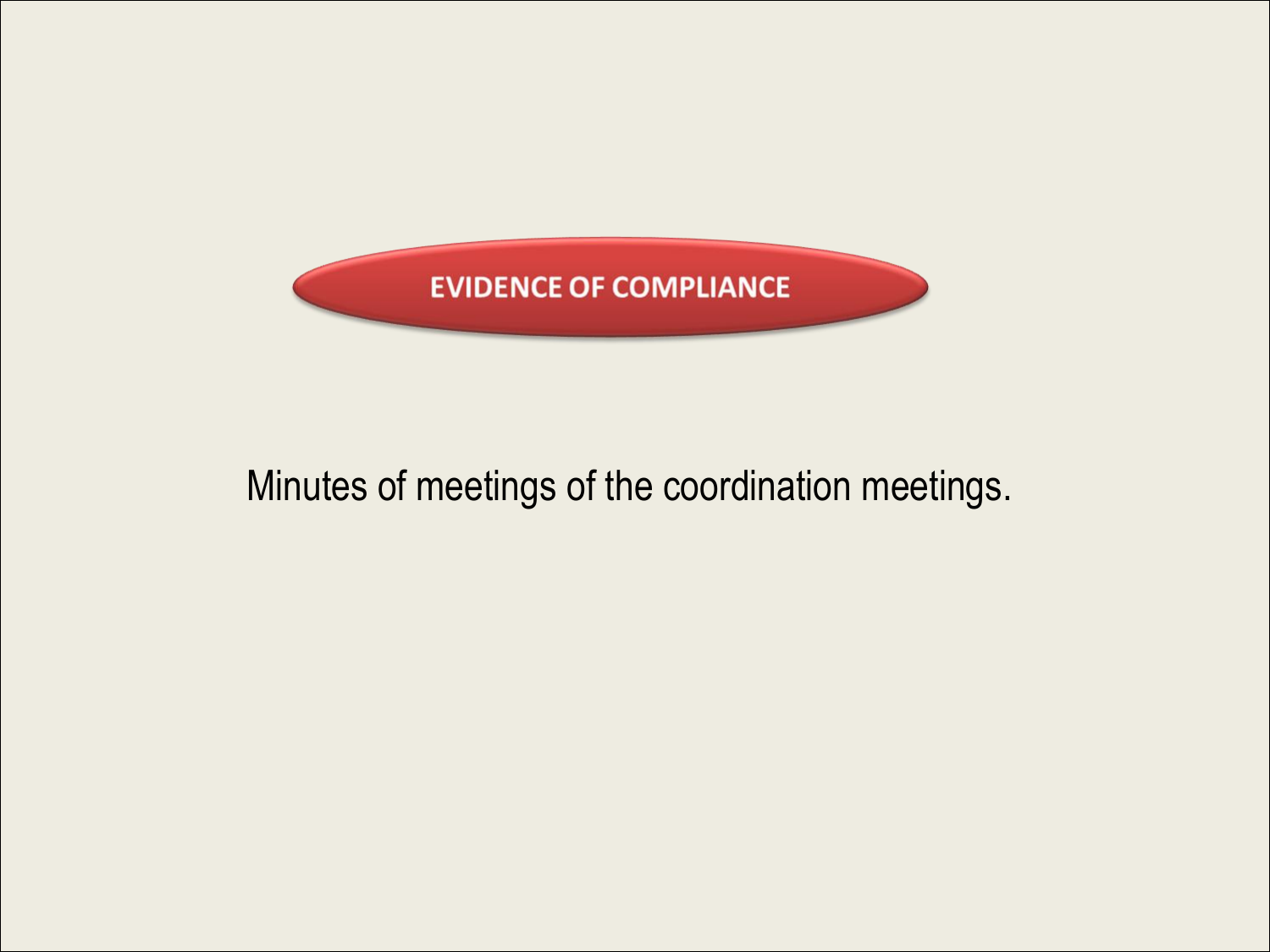The assigned Medical Assistant to the Environmental and Safety Services are appropriately qualified, trained, experienced and/or certified where **CRITERIA FOR COMPLIANCE - 3**<br>The assigned Medical Assistant to the Environmental and Safety Services<br>are appropriately qualified, trained, experienced and/or certified where<br>required.



- 1. Attendance to relevant training.
- 2. Staff training records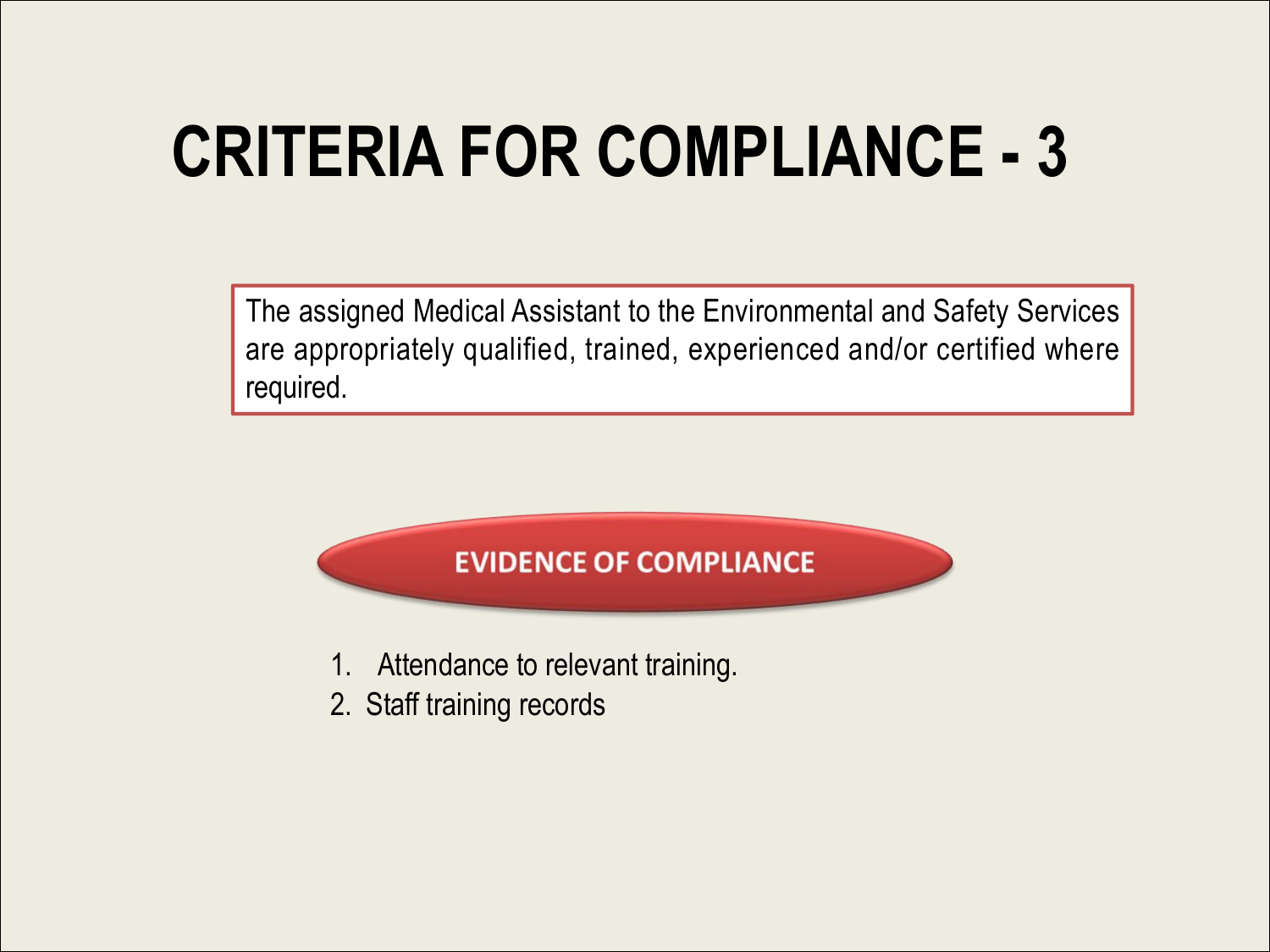### **STANDARD 25.6.2**

### **Role as Fire Safety Officer**

*The Person In Charge (PIC) of the Facility shall ensure the appointment of the Chief Medical Assistant to the Facility's Fire Safety Committee and as the designated Fire Safety Officer for the Facility as per Circular from Director General of Health Services Malaysia [KKM.600.27/14/39 JLD 2(55)]*

*(6 criteria for compliances)*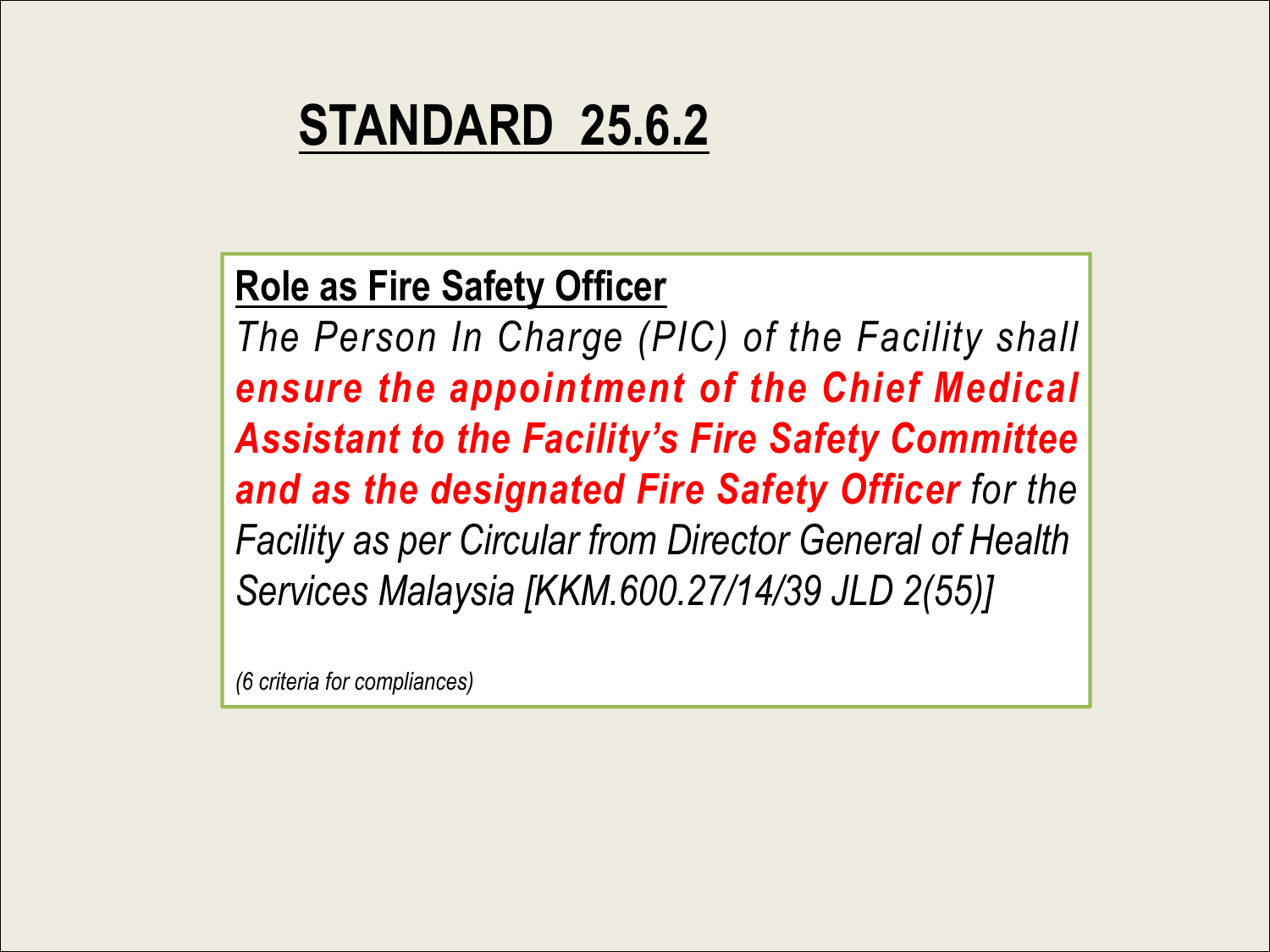**The Chief Medical Assistant shall be assigned as**

**a permanent member** to the Facility's Fire Safety Committee and as the Fire Safety Officer for the Facility.

- 1. Letter of assignment of Chief Medical Assistant as member of Fire Safety Committee and Fire Safety Officer with Terms of Reference.
- 2. Appropriate training and experience as Fire Safety Officer.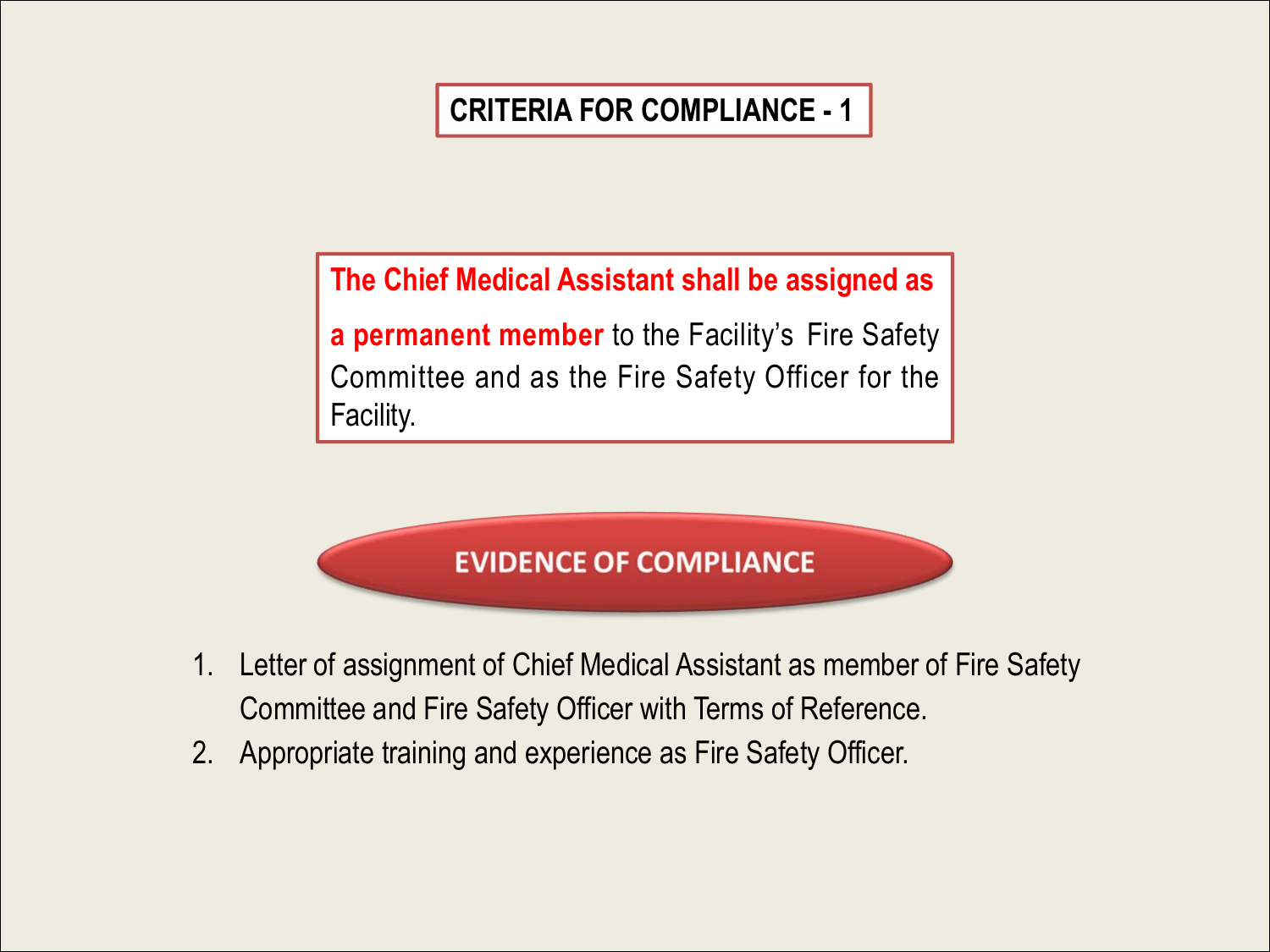The Chief Medical Assistant who is the Fire Safety Officer **shall prepare, implement and review** the Fire Prevention and Surveillance Plan.

**EVIDENCE OF COMPLIANCE** 

1. Fire Prevention and Surveillance Plans that have been endorsed and dated by the Person In Charge (PIC).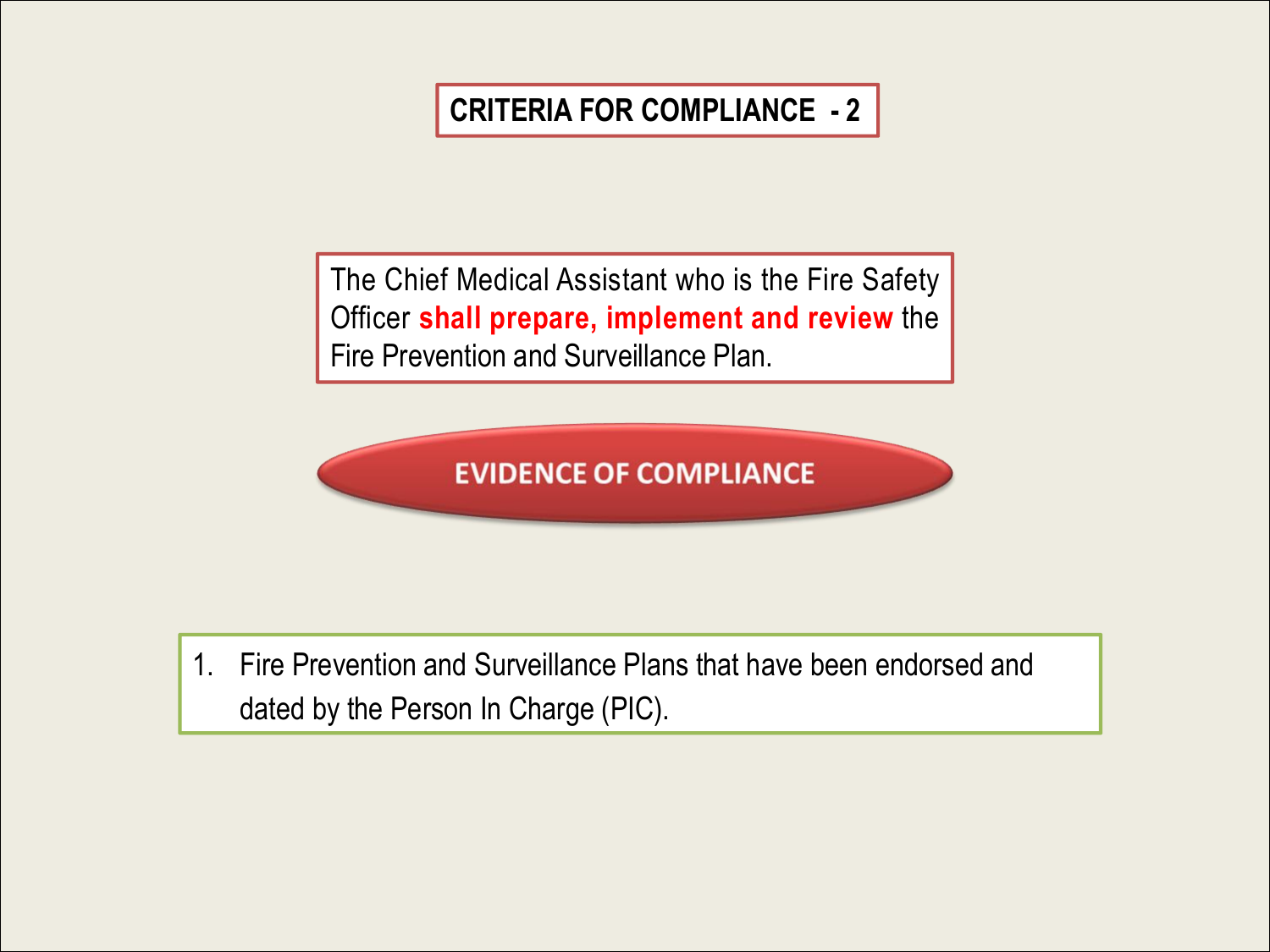The Chief Medical Assistant who is the Fire Safety Officer shall **organise and implement training for fire safety** coordinators, firefighting and rescue team members and other personnel involved.



- 1. Fire Safety training schedules
- 2. Certification/list of attendance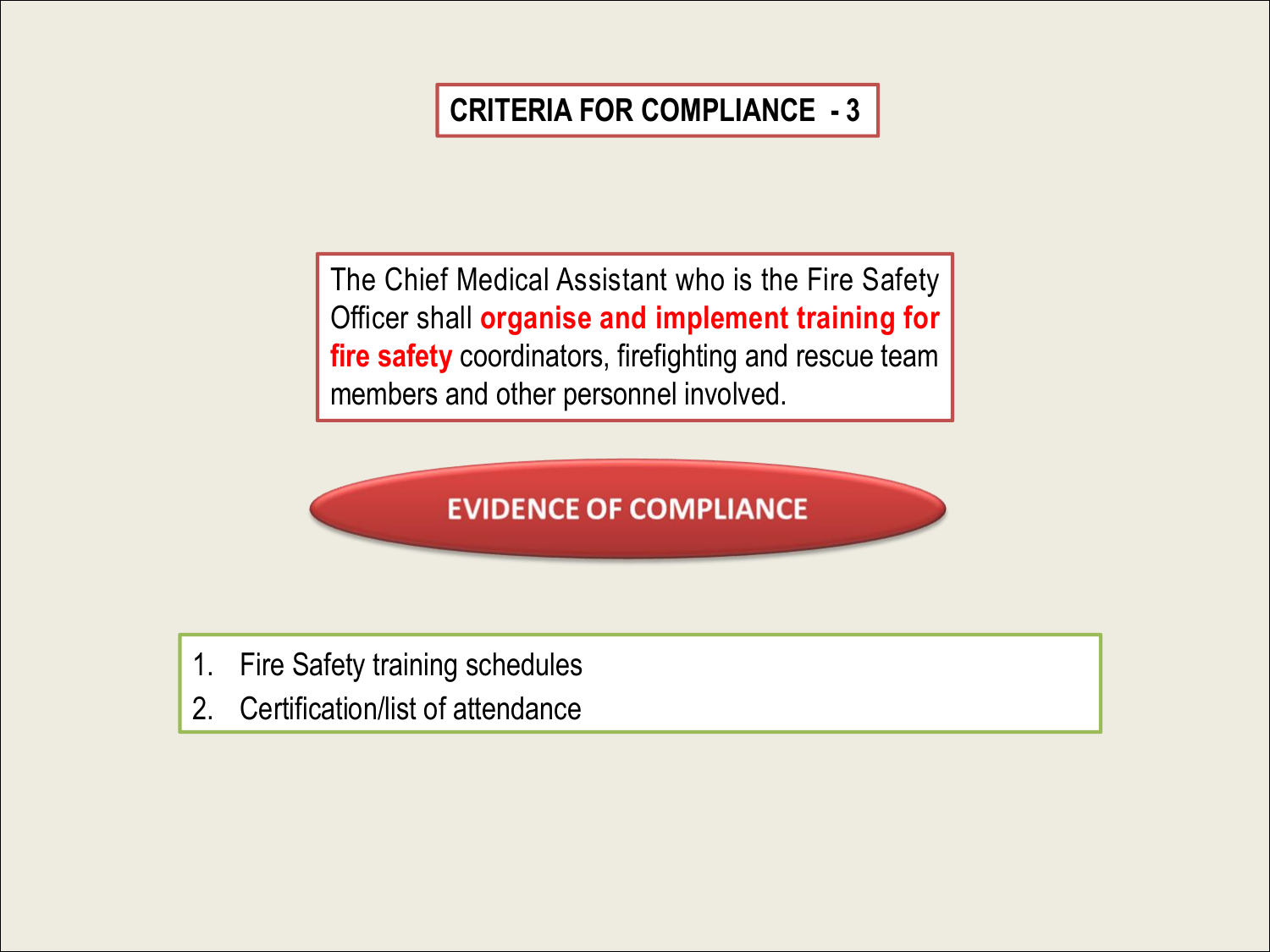**Fire drills are conducted at least once a year** based on the fire prevention and control plan.

- 1. Reports on fire drills
- 1. Identifying shortfalls
- 2. Minutes of meetings of pre and post drills
- 3. Remedial actions planned and implemented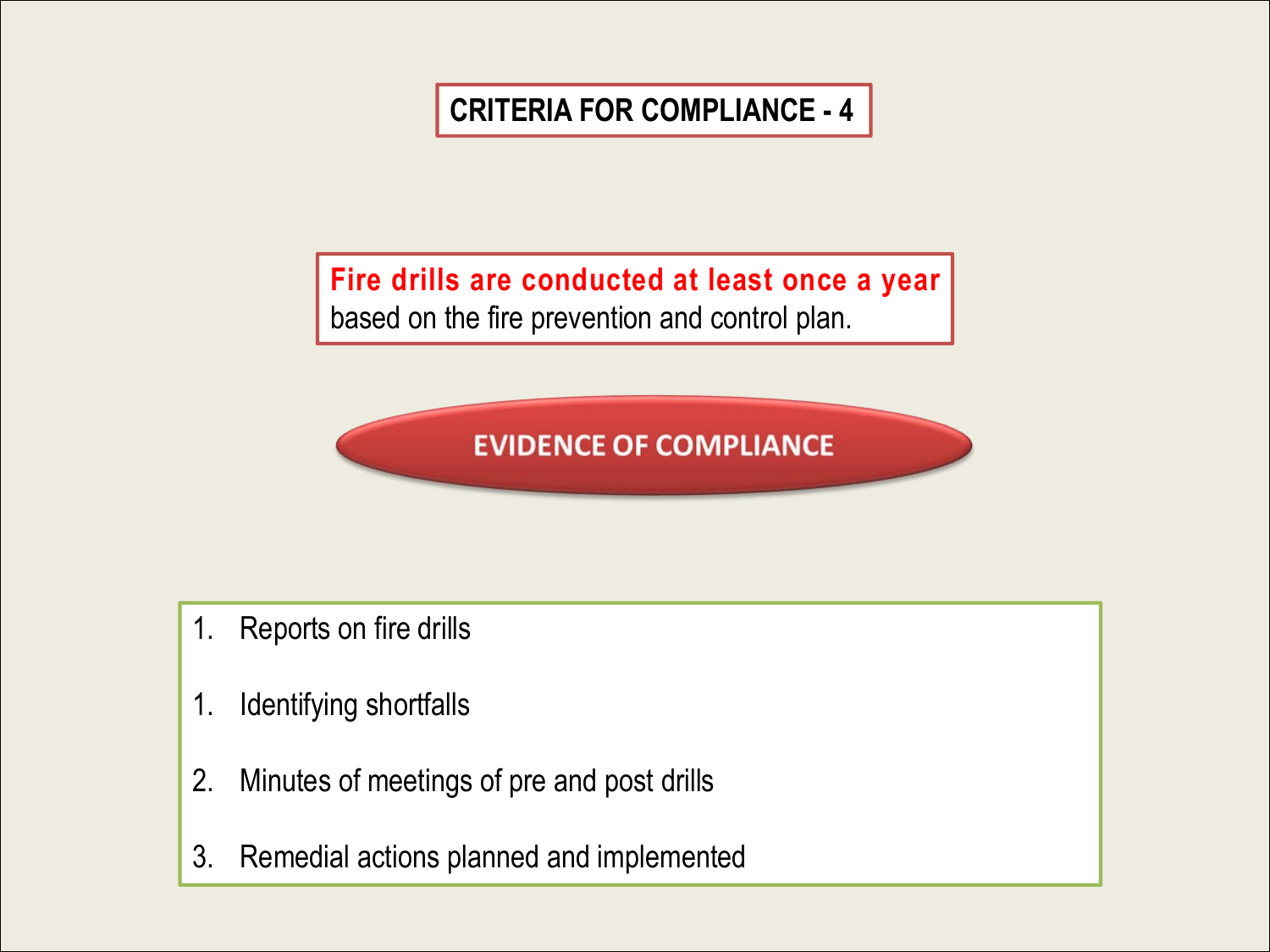The Fire Safety Officer shall **coordinate manpower** to help in rescuing and evacuation of victims and equipment to a safer area.

**EVIDENCE OF COMPLIANCE** 

1. List of identified personnel for the purpose. 2. Evidence of appropriate training to the selected personnel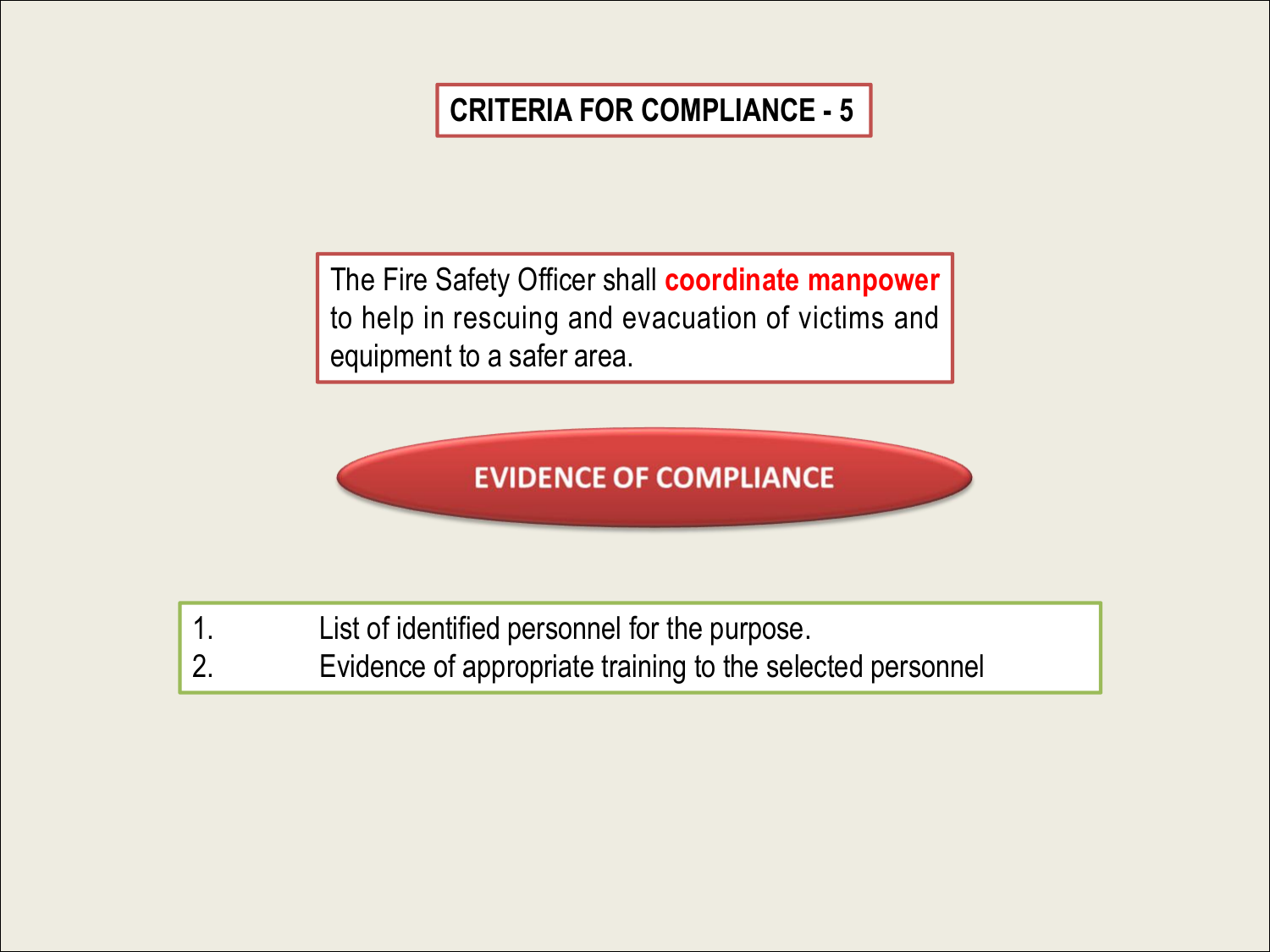The Fire Safety Officer shall conduct Fire Audit in the wards/units regularly.



- 1. Audit Schedules
- 2. List of Auditors
- 3. Reports of audits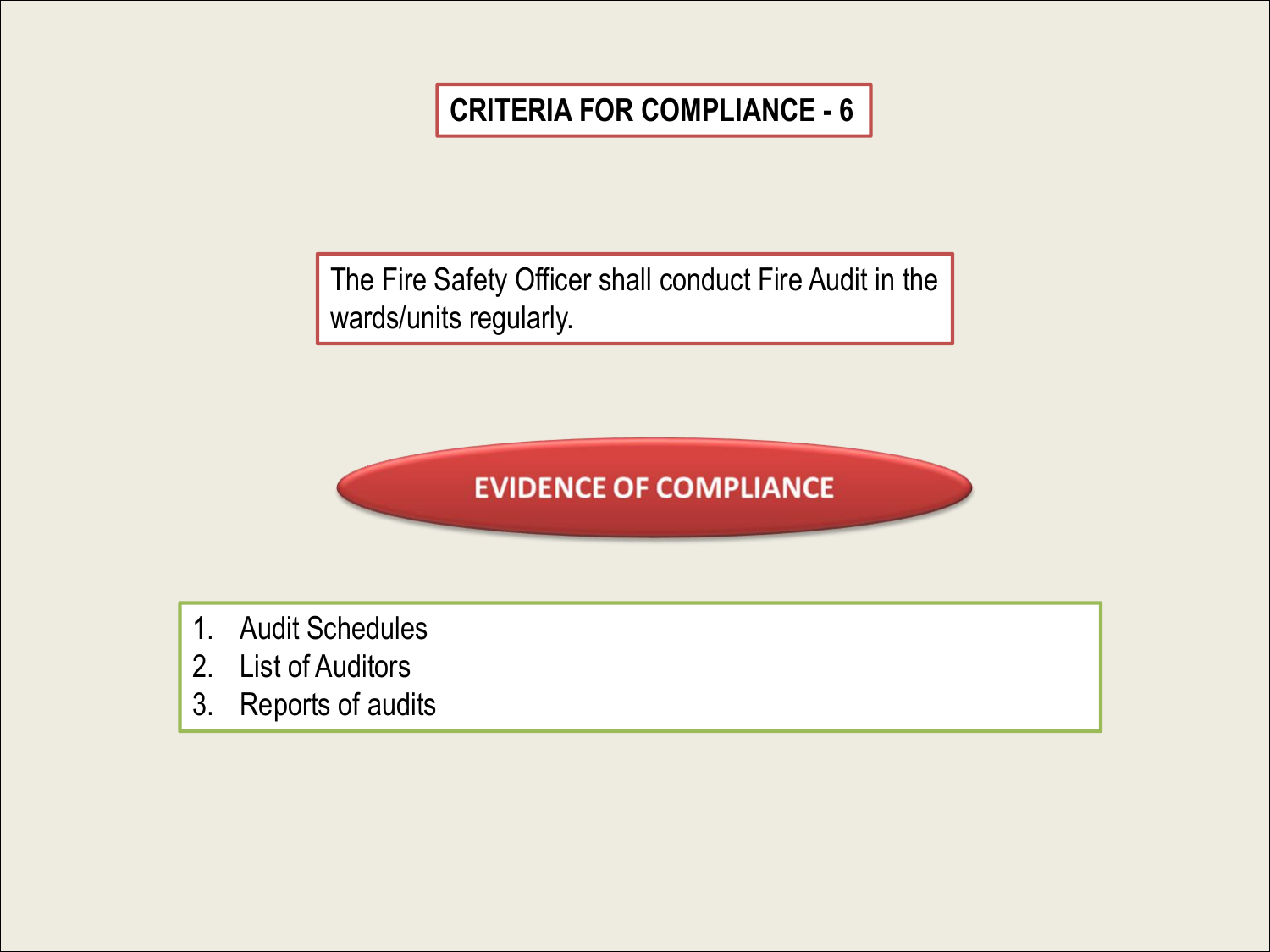### **STANDARD 25.6.3**

**Role in External / Internal Disaster Management**

*The Chief Medical Assistant plays a critical role in emergency preparedness and shall be assigned to oversee the activities related to External and Internal Disaster Management, working in collaboration with the Head ofServices within the Facility and other relevant agencies. He shall coordinate appropriate Committees as to provide optimum support to the objectives of the Facility in terms of Reduce Damages and Deaths, Reduce Personal Suffering, Speed Recovery and Protect Victims in the event of a disaster.*

*(5 criterias for compliance)*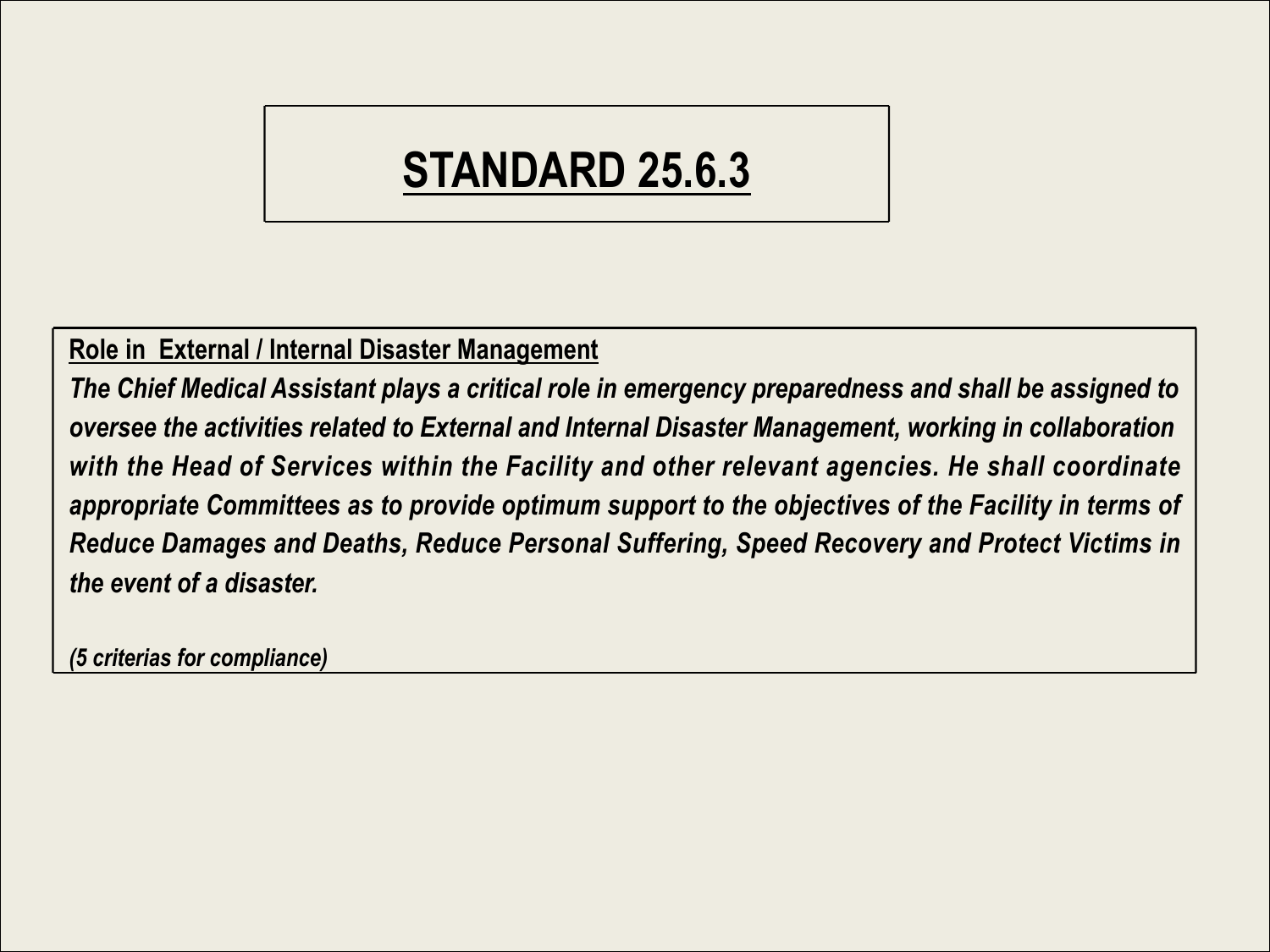The Person In Charge (PIC) of the Facility shall ensure the **assignment of the Chief Medical Assistant as the secretary** of the External/Internal Disaster Management Committee (where applicable).

- 1. Valid appointment letters and Terms of Reference as member of committees stipulated by the Governing Body.
- 2. Minutes of relevant committee meetings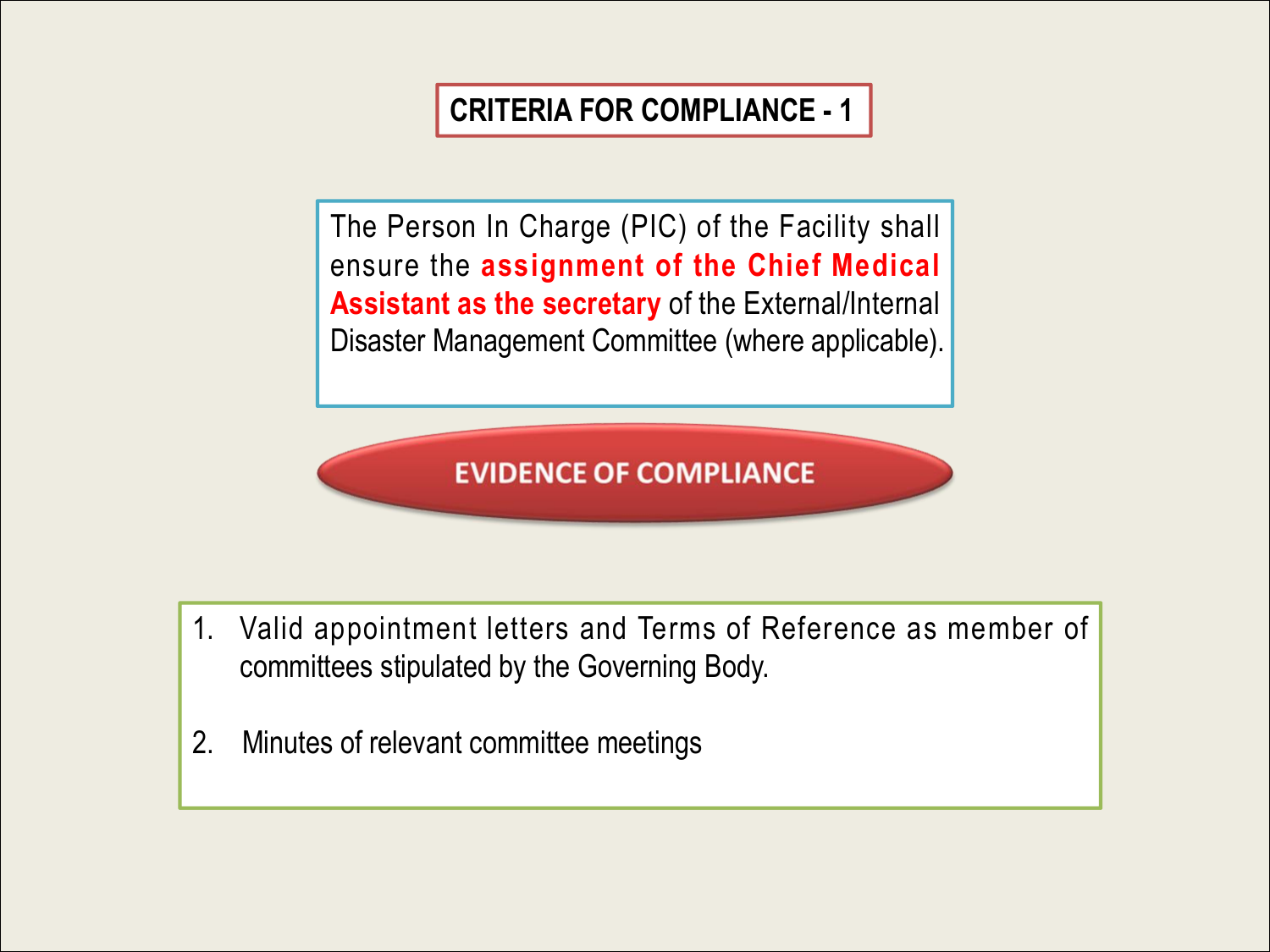The Chief Medical Assistant shall **coordinate** in the **preparation, implementation and review** of the External/Internal Disaster Management Policy.

**EVIDENCE OF COMPLIANCE** 

The Internal/External Disaster Management Plans that has been endorsed and dated by the Person In Charge (PIC).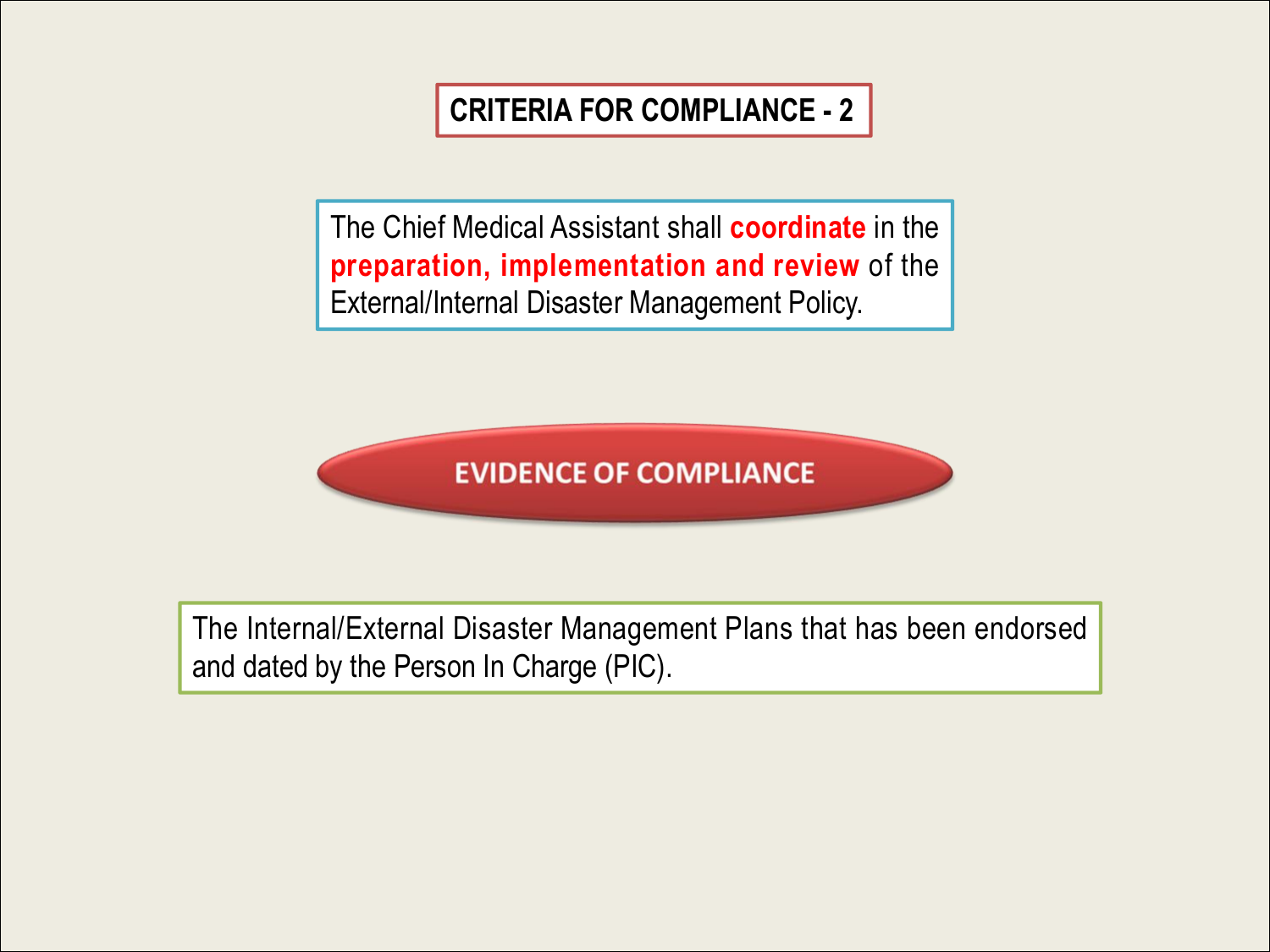The Chief Medical Assistant shall **organise and implement training** for internal/external disaster management teams.

**EVIDENCE OF COMPLIANCE** 

1. Internal/External Disaster Management Training schedules 2. Certification/list of attendance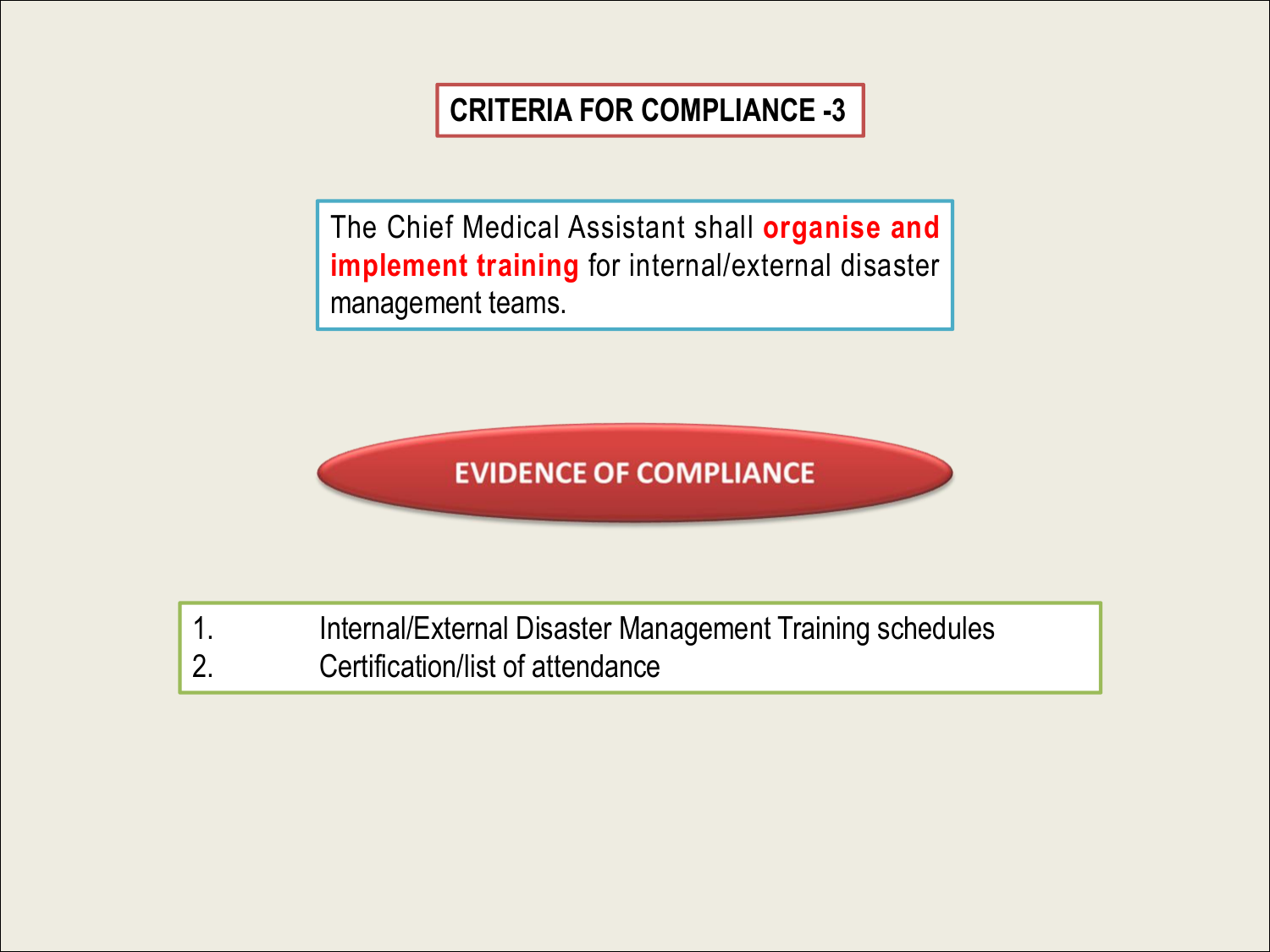Internal / External Disaster **drills** are conducted at least **once a year.**



- 1. Reports on disaster drills
- 2. Identifying shortfalls
- 3. Minutes of meetings of pre and post drills
- 4. Remedial actions planned and implemented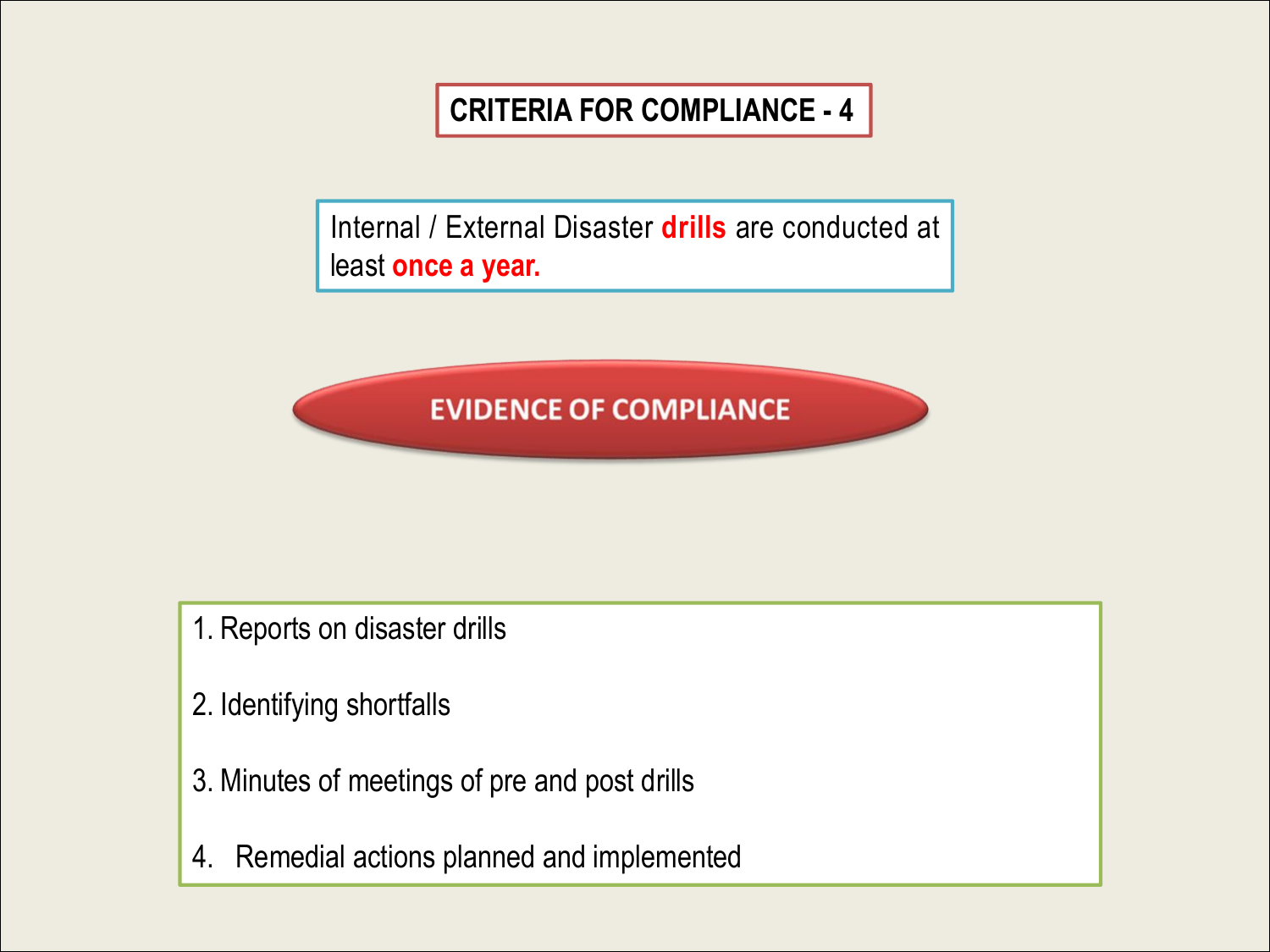The Chief Medical Assistant shall coordinate manpower to help in rescuing and evacuation of victims and equipment to a safer area.

**EVIDENCE OF COMPLIANCE** 

1. List of identified personnel for the purpose.

2. Evidence of appropriate training to the selected personnel.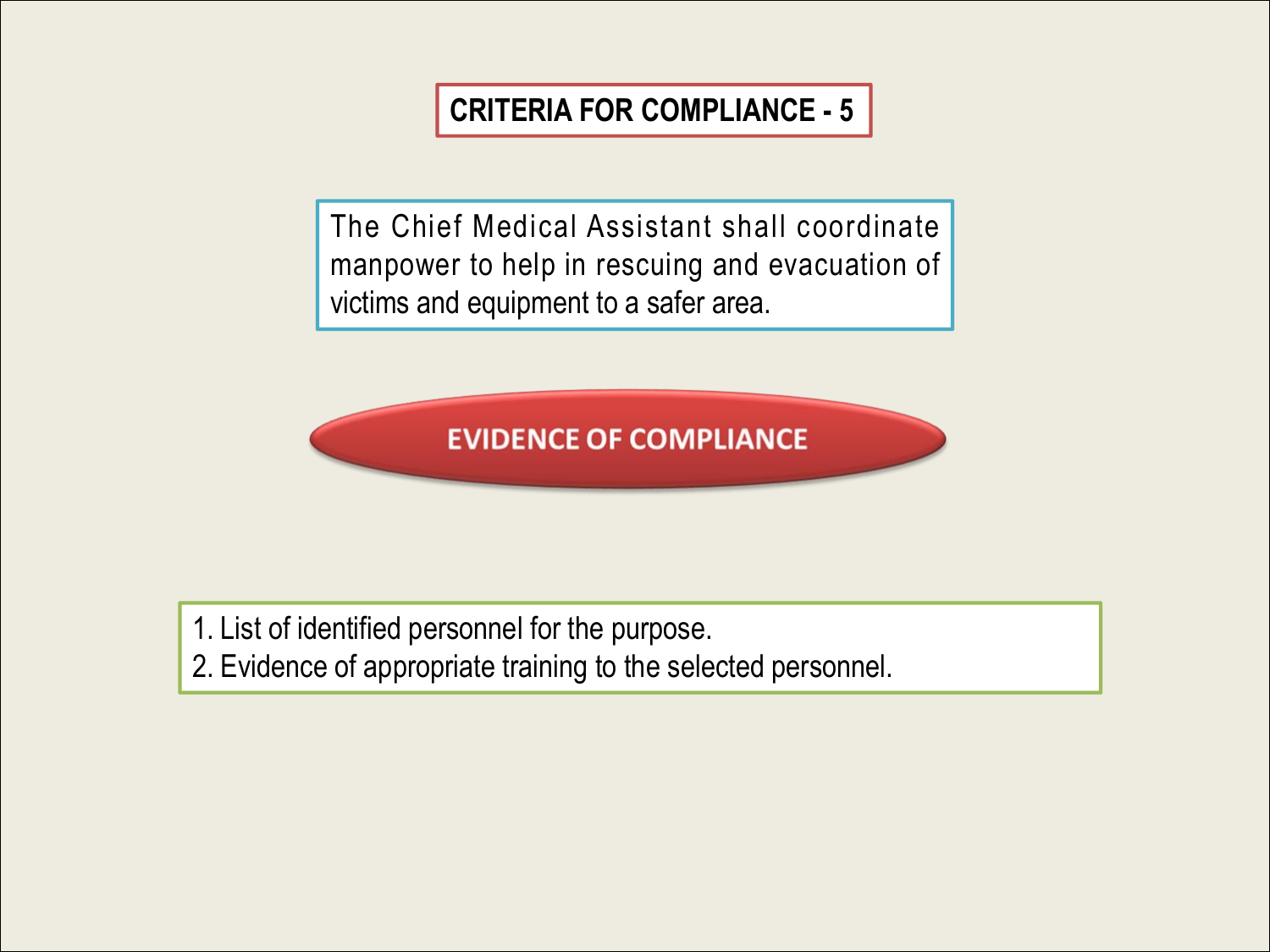

#### **Role in Clinical Supervision**

The Chief Medical Assistant shall ensure **clinical supervision is carried out** as part of best practice to facilitate and develop the knowledge and competence of individual practitioners in order to provide high quality care and safety among patients, public, staff and service users. Supervision's objectives are "normative" (e.g. quality control), "restorative" (e.g. encourage emotional processing) and "formative" (e.g. maintaining and facilitating supervisees' competence, capability and general effectiveness).

*(2 criterias for compliance )*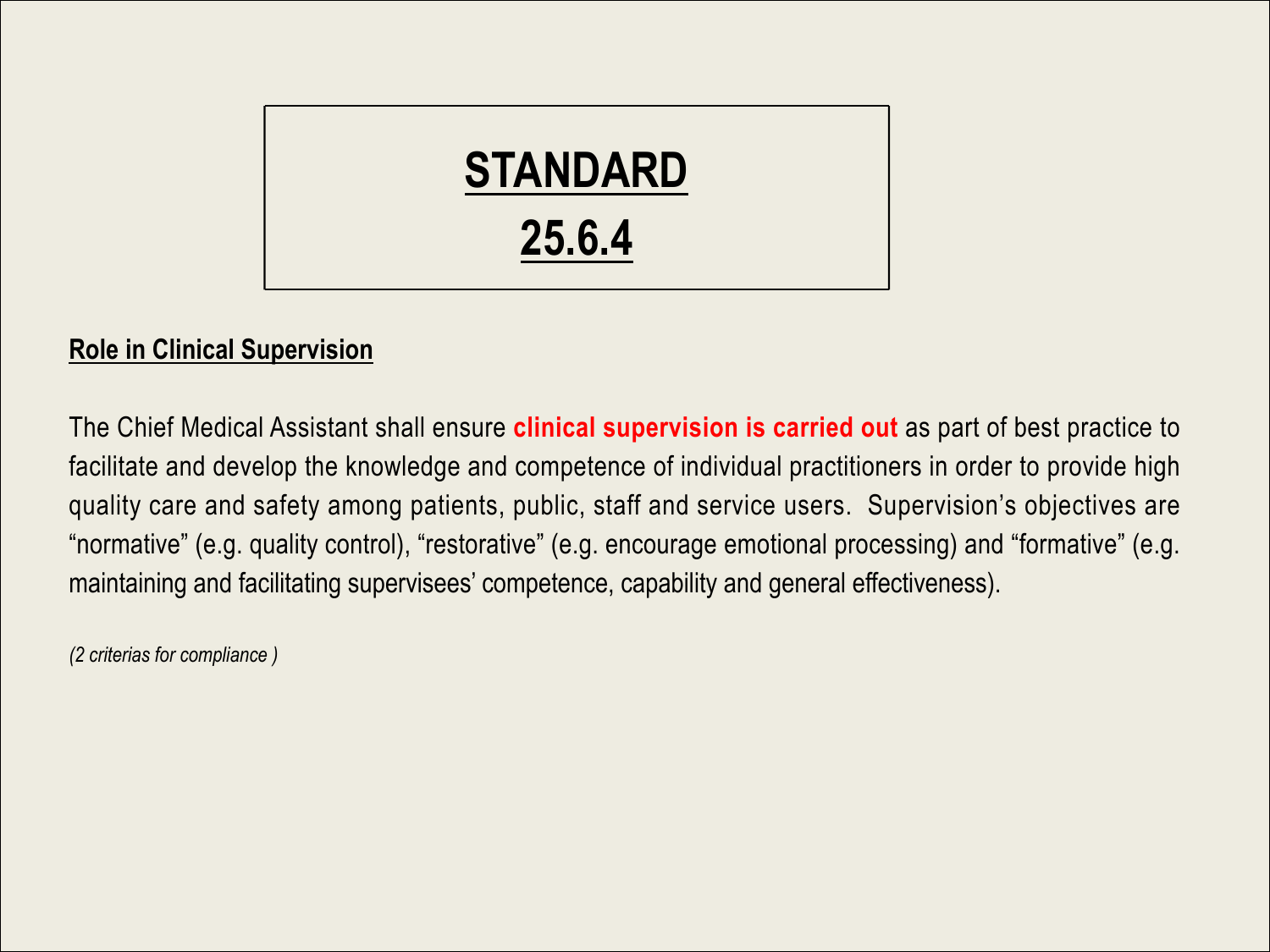The Chief Medical Assistant shall carry out clinical supervision rounds periodically in an appropriate time frame to facilitate and develop the knowledge and competence of individual practitioners in order to provide high quality care and safety among patients, public, staff and service users.

### **EVIDENCE OF COMPLIANCE**

- 1. An approved supervisory schedule/roster for a year
- 2. Records/reports on supervision in clinical areas

.

3. Evidence of review on records/reports on supervision in clinical areas by management.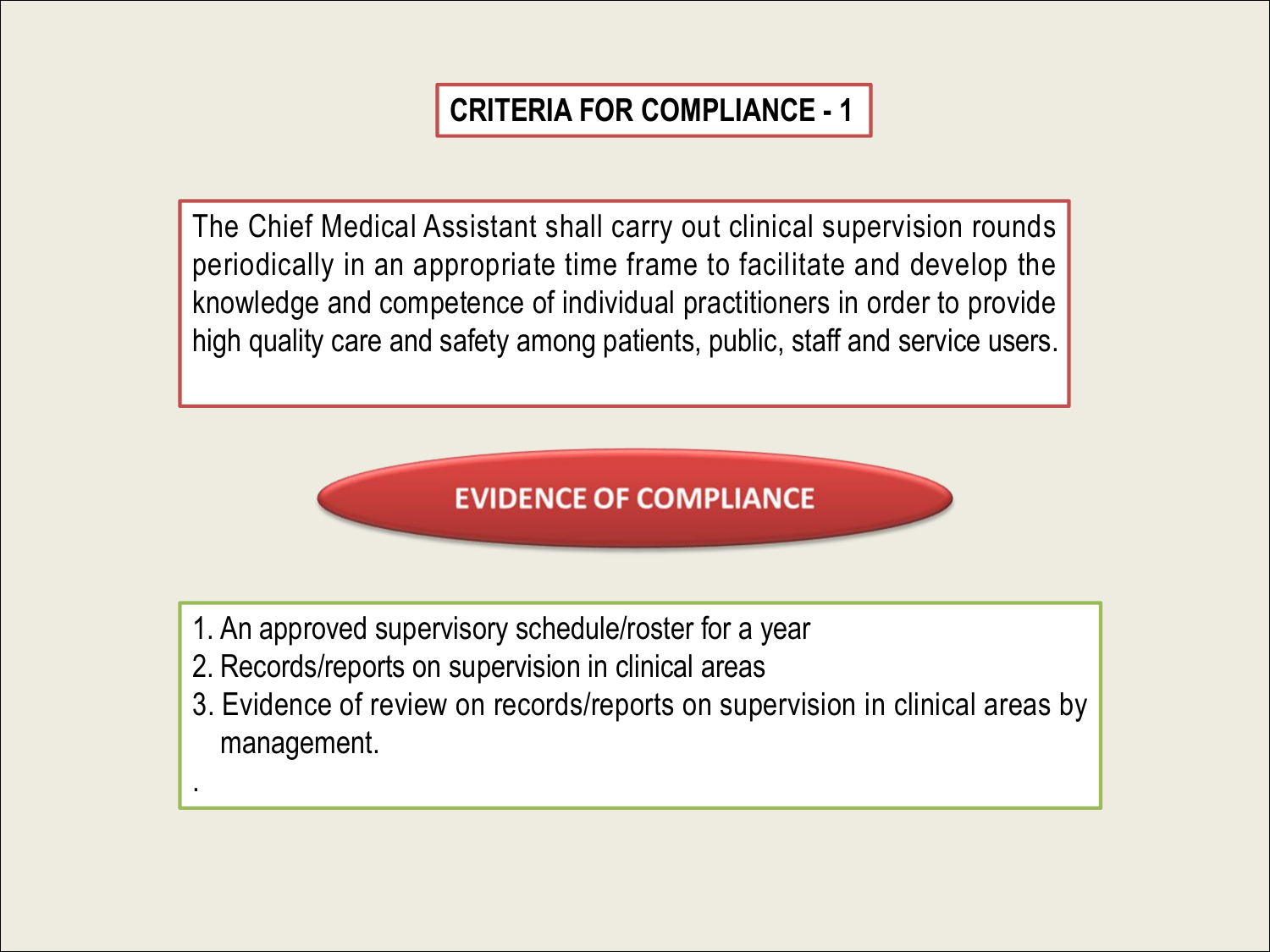The Chief Medical Assistant shall ensure that the clinical practice of the Medical Assistants is according to the standard operating procedures.



1. Standard operating procedures and guidelines relevant to the clinical practice

- 2. Evidence of adherence to the standard operating procedures.
- 3. Records of non-adherence and the remedial actions.

.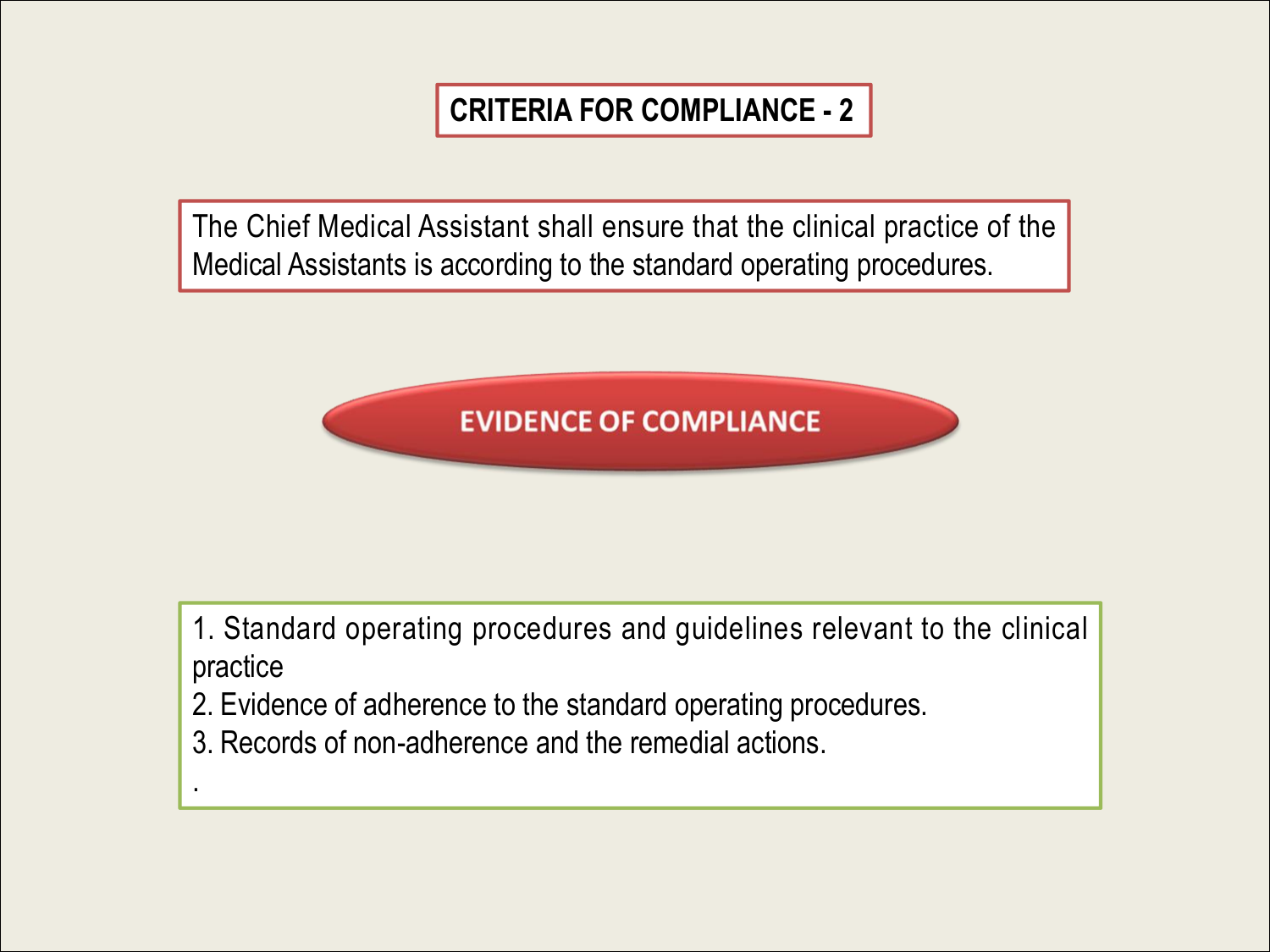#### Roles in Specific Clinical Services

STANDARD SERVICES or independently in the Facility to provide a service service subsetsion of the STANDARD services 25.6.5 **hold in the standard of inpatient care (where relevant) and the contract of the standard of inpatient care (where relevant) and the contract of the contract of the contract of the contract of the contract of the co** The Medical Assistant Services shall also coordinate with other services such as clinical services, nursing ambulatory/outpatient services covering appropriateness of clinical care in specific disciplines:

*(3 criterias for compliance)*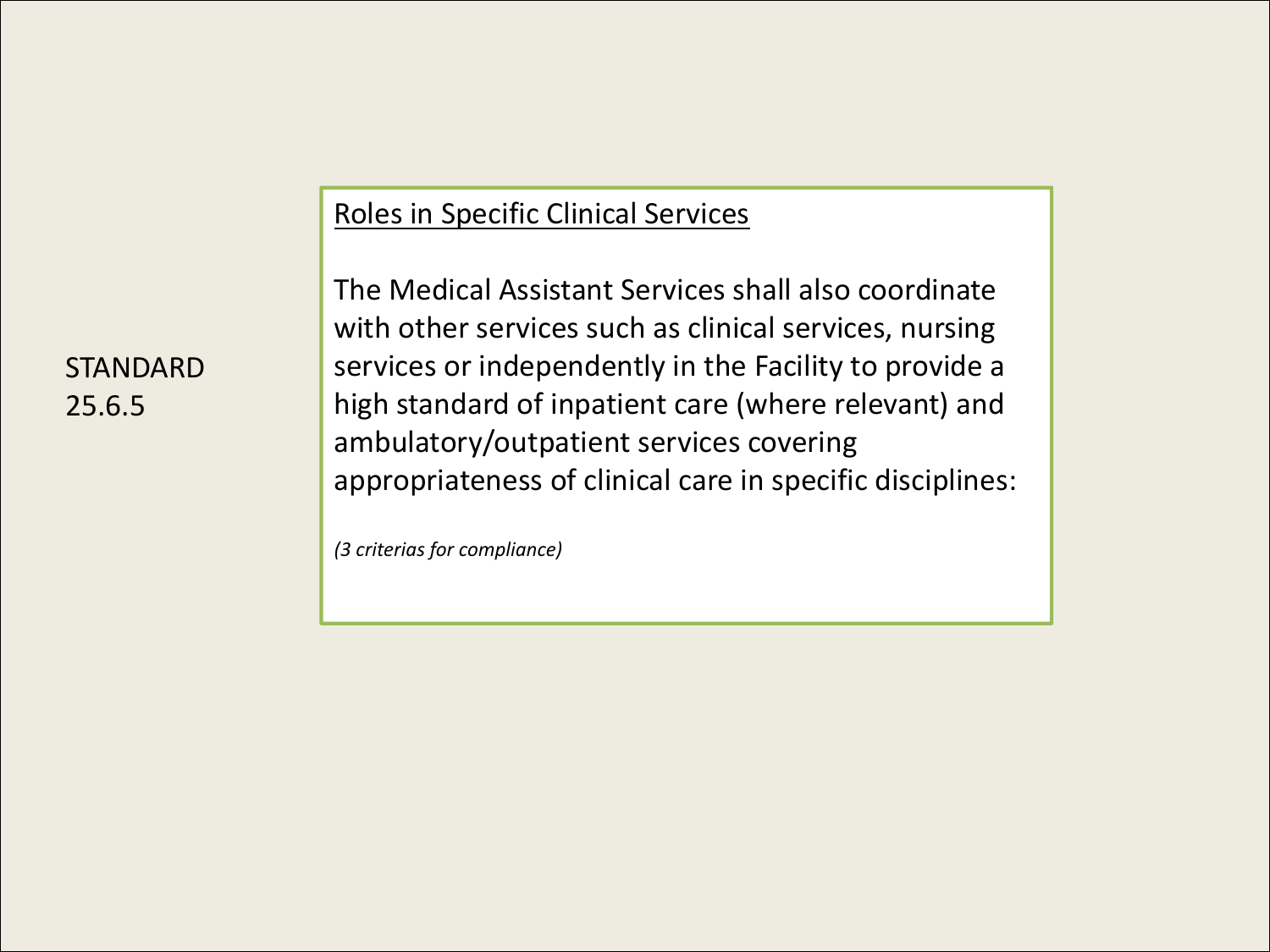The Chief Medical Assistant shall ensure that appropriately qualified and Tanana H competent Medical Assistants are deployed as per requirements of the **CRITERIA FOR COMPLIANCE - 1**<br>The Chief Medical Assistant shall ensure that appropriately qualified and<br>competent Medical Assistants are deployed as per requirements of the<br>specialised services.



| $\boxed{1}$ . | Written policies on the specific requirements for specialised |  |
|---------------|---------------------------------------------------------------|--|
|               | training for Medical Assistants.                              |  |
| 2.            | Records of training/tagging log books of Medical Assistants.  |  |
| 3.            | <b>Post Basic Certificates</b>                                |  |
| 4.            | Reports of Chief Medical Assistant's supervision of Medical   |  |
|               | Assistants deployed to specific clinical disciplines.         |  |
| 5.            | Documentation on remedial actions found during the            |  |
|               | supervision and audit on clinical practice.                   |  |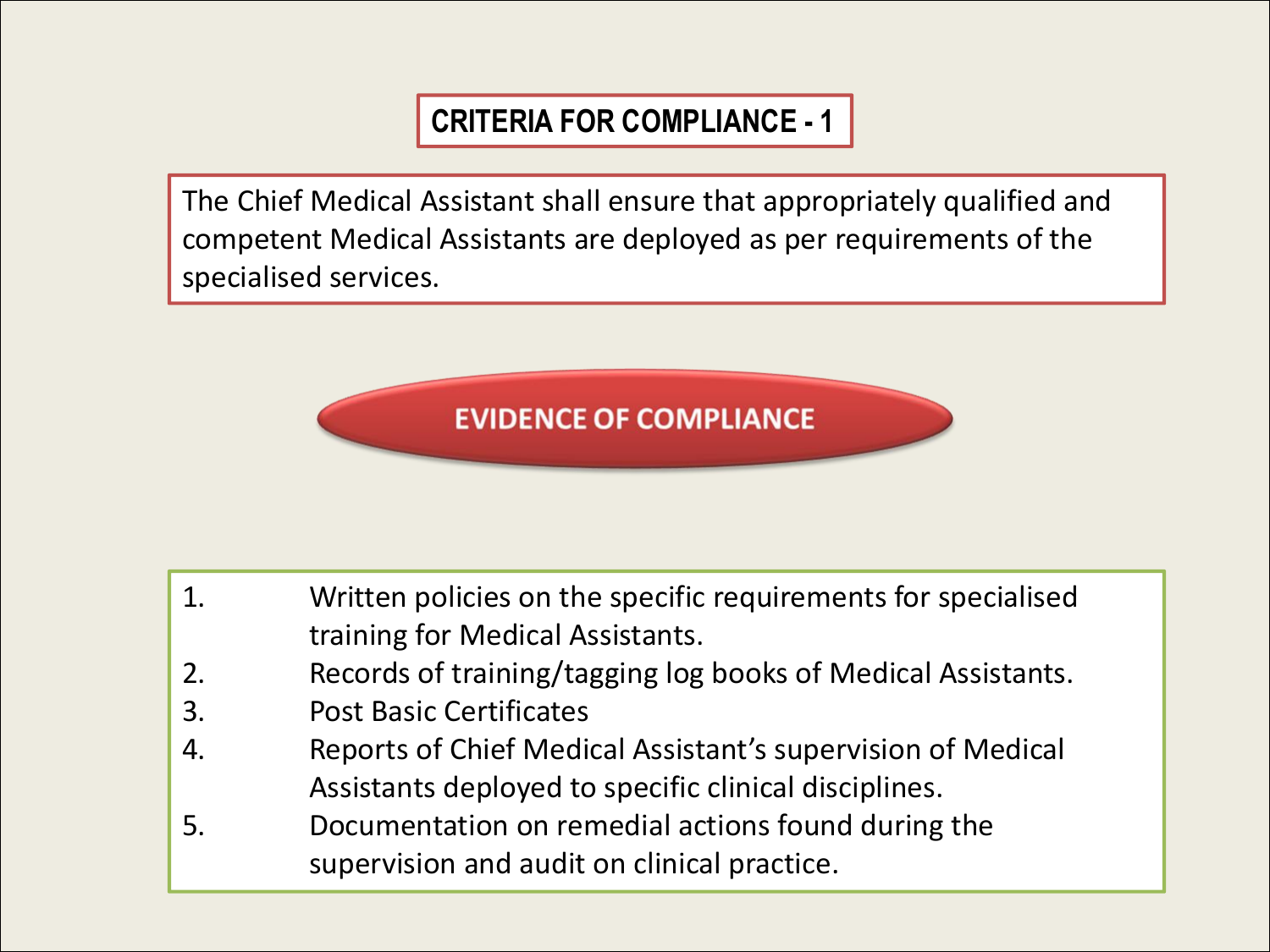Forensic Services/Mortuary Services

The Chief Medical Assistant shall ensure that Medical Assistants working in the Forensic Services have adequate experience in the services before being allowed to work independently and they are made aware of medico legal implications that may arise in the course of their work.

All Medical Assistants assigned to work in the Forensic Services of non-specialist facility should undergo at least two (2) weeks of attachment in a specialist facility.



- 1. Records on attachment training in facility with specialist services
- 2. Approval by the relevant authority to confirm that the Medical Assistants allowed to work independently in the Forensic Services of non-specialist facility.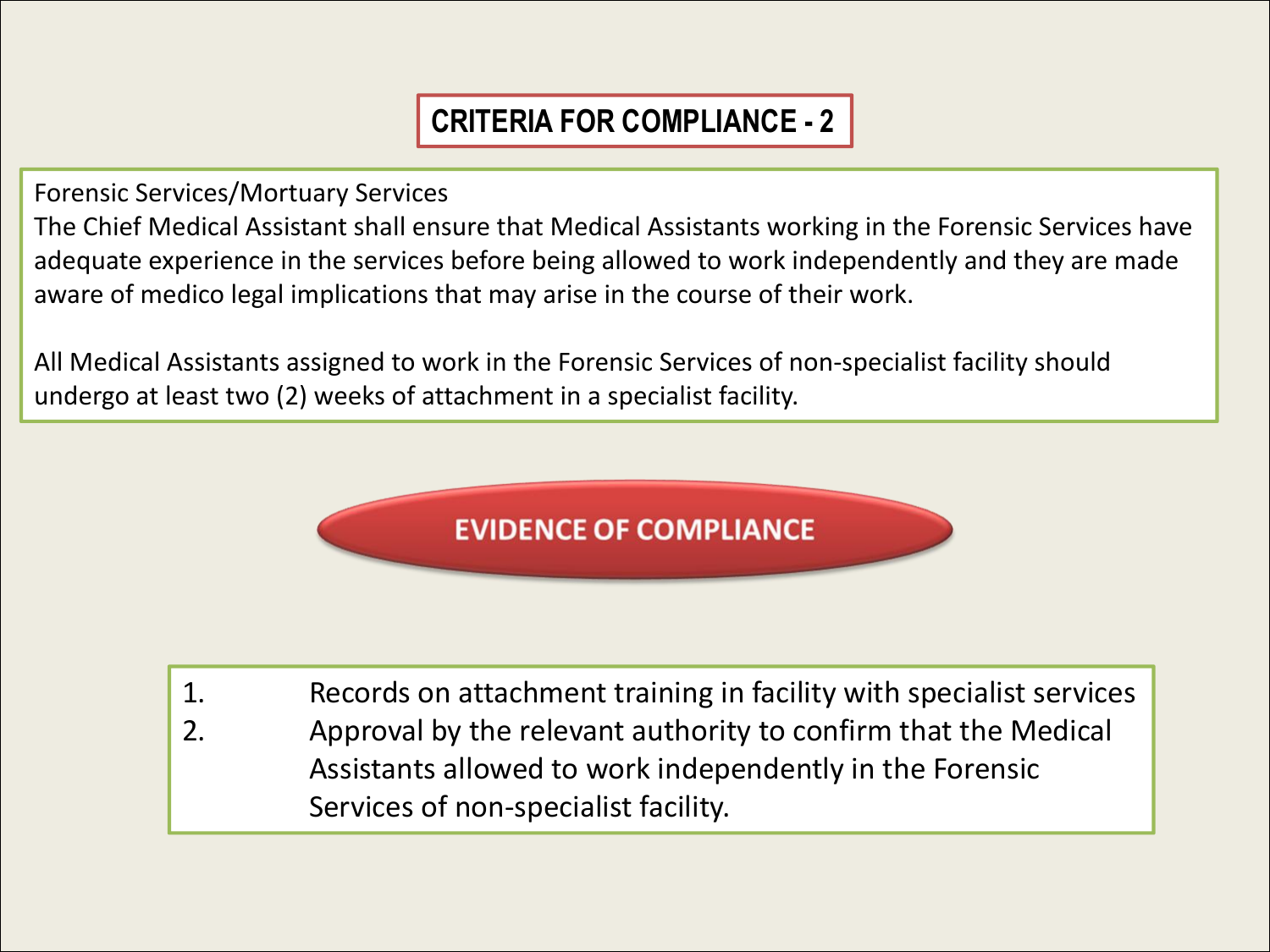All Medical Assistants in the Forensic Services shall work under supervision for at least three (3) months before being allowed to work independently.

### **EVIDENCE OF COMPLIANCE**

1. Records of probationary period of all Medical Assistants 2. Approval by the relevant authority in allowing the Medical Assistants to work independently.